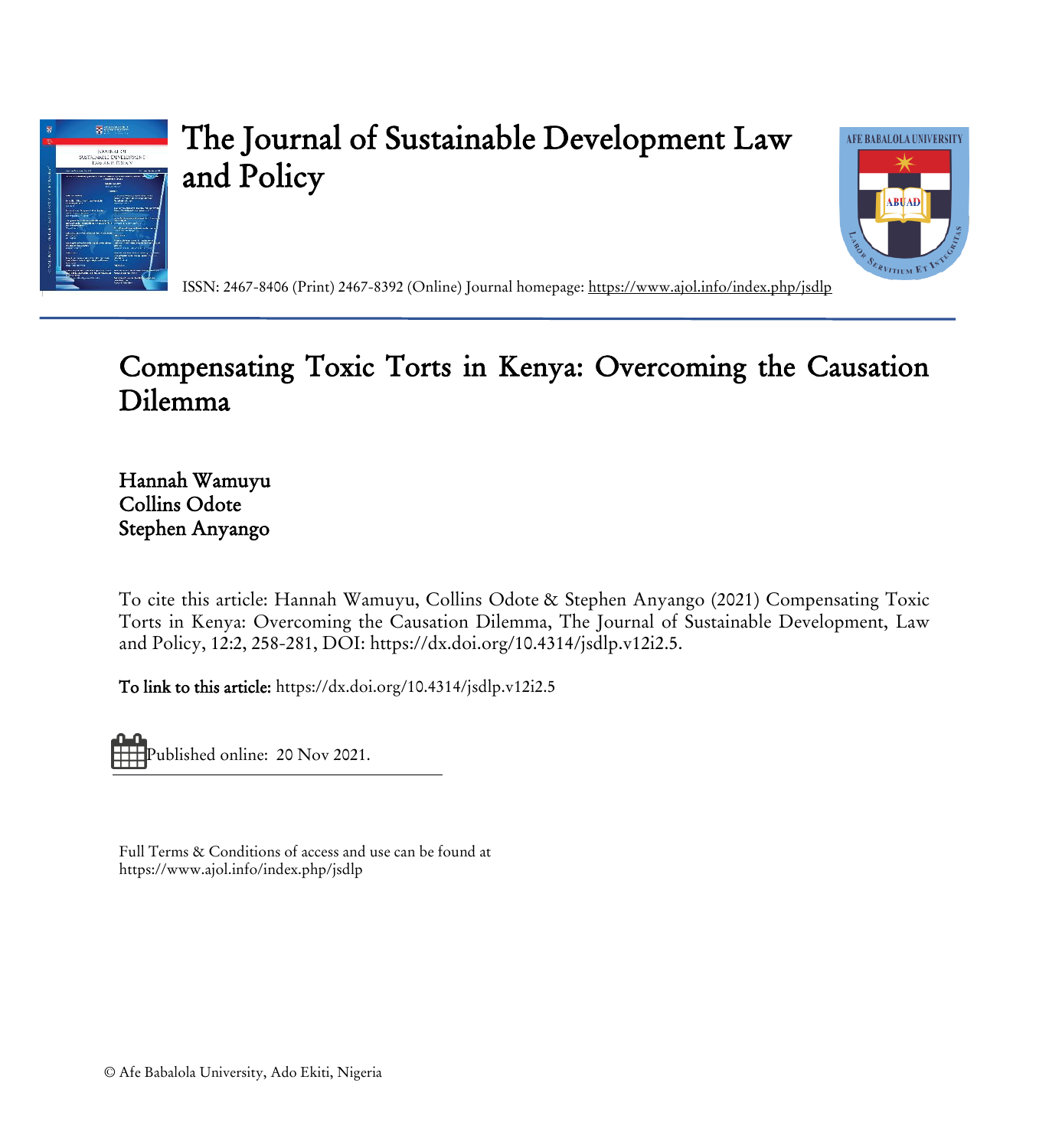

# Compensating Toxic Torts in Kenya: Overcoming the Causation Dilemma

Hannah Wamuyu, PhD Candidate, Center for Advanced Studies in Environmental Law and Policy. (CASELAP), University of Nairobi, Kenya Email: wamuyuhanna@gmail.com

Collins Odote, Associate Professor, Faculty of Law;Research Director, Center for Advanced Studies in Environmental Law and Policy(CASELAP), University of Nairobi, Kenya.

Stephen Anyango, Associate Professor, Faculty of Law;Center for Advanced Studies in Environmental Law and Policy(CASELAP), University of Nairobi, Kenya.

(Received 21 January 2021; *fi*nal version received 29 September 2021)

Environmental degradation is at unprecedented level in the world. One of the common causes of environmental degradation is pollution which as a consequence leaves contaminants in the environment. The contaminants in the environment cause many diseases to human beings therefore compromising the ability of the environment to support a healthy life. Appropriate legal mechanisms need to be employed in order to make those responsible for pollution liable for environmental damage. Environmental liability frameworks provide an avenue through which claims are verified in order to ascertain proper claimants as well as identifying the polluters who should be made to pay for harm suffered by the victims of pollution. Toxic tort plaintiffs often face challenges when proving the link between the polluter's activities and their injuries. The inability to prove causation leads to dismissal of cases leaving the victims of pollution without compensation.

The article discusses the pollution problem in Kenya and the causation dilemma that must be tackled by the victims of toxic torts in order to be compensated for their injuries. The article argues that to strengthen compensation outcomes, causation challenges must be addressed within any existing environmental liability framework. The article recommends adoption of a realistic approach by the court when dealing with causation challenges rather than a rigid application of the common law principles which do not favor the process of proving causation for toxic torts. The article proposes an administrative compensation system to complement the adversarial court system and the imposition of strict liability doctrine for polluters responsible for environmental damage.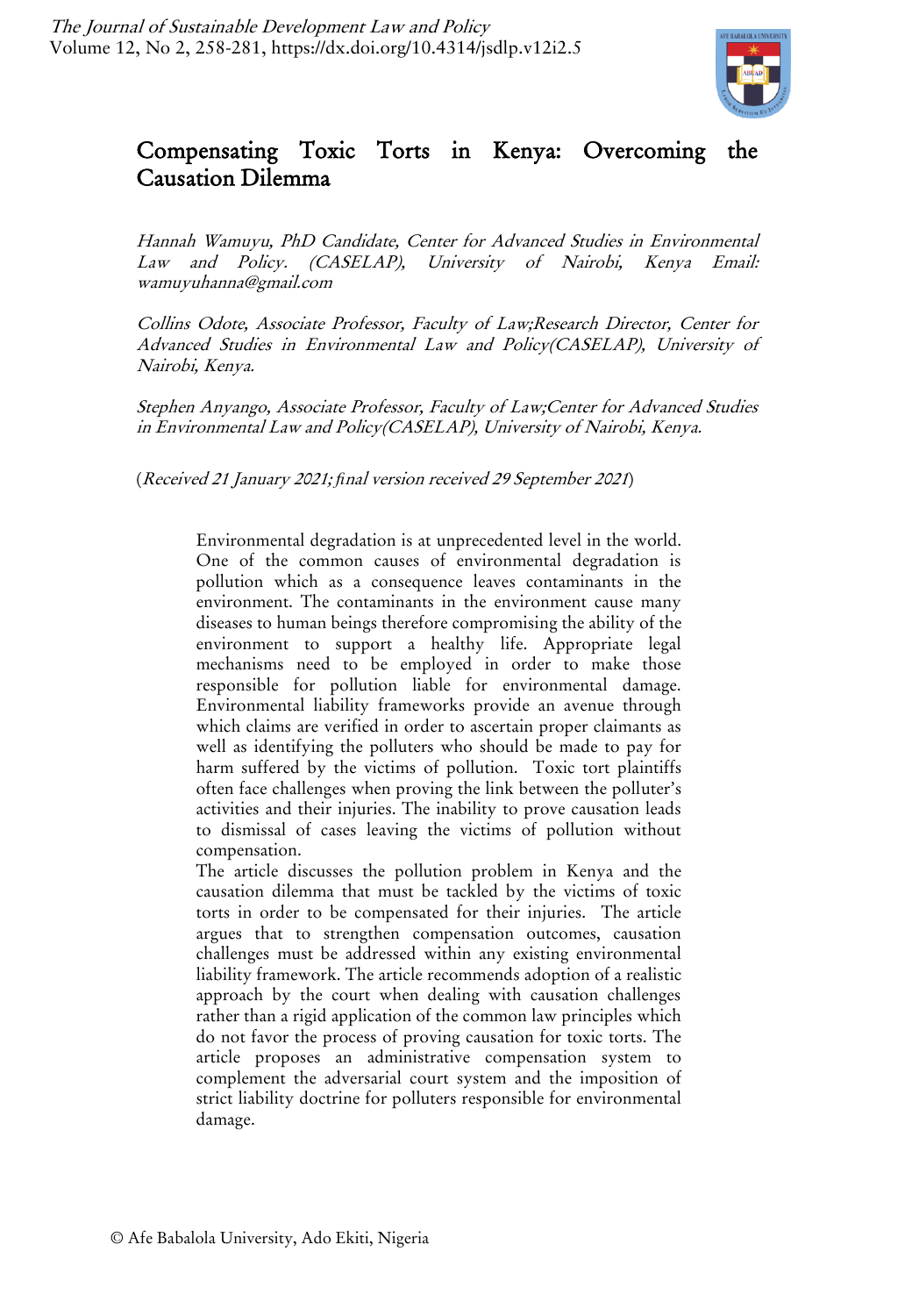Keywords: Toxic Waste; Torts: Pollution; Integrated Waste Management; Kenya

#### **1.** INTRODUCTION

Toxic torts are attributable to pollution in many forms. Water, air and land pollution are the common forms of pollution that have been given attention in Kenya.<sup>1</sup> Water pollution is the introduction into fresh or ocean waters of chemical, physical, or biological material that degrades the quality of the water and affects the organisms living in it.<sup>2</sup> The pollutants may range from dissolved or suspended solids to discharge of persistent toxic pollutants such as pesticides, heavy metals, and nondegradable, bio accumulative and chemical compounds.<sup>3</sup> Most water sources in the country are degraded due to unsustainable land and water use practices such as industrial pollution and human waste.<sup>4</sup> The effect of this pollution has adverse impact on human health and the environment. The contaminated water continues presenting a perfect environment for diseases and also diminishes sources of water from which people can access for safe use.

Air pollution causes accumulation of substances in the atmosphere of substances that, in sufficient concentrations, endanger human health and the environment.<sup>5</sup> The causes of this type of pollution are: burning of solid wastes, industrial processes and transportation which produce pollutants such as carbon monoxide, hydrocarbons, nitrogen oxides, particulates, sulphur dioxide, and photochemical oxidants.<sup>6</sup> Air pollution is

<sup>1</sup> Government of Kenya, 'State of the Environment Report 2016-2018' (National Environment Management Authority, NEMA - Nairobi State of the Environment 2008).

<sup>2</sup> Akinwale Coker, 'Environmental Pollution: Types, Causes, Impacts and Management for the Health and Social Economic Well-Being of Nigeria' (University of Ibadan, Ibadan, 2013) 1 <https://www.semanticscholar.org/ paper/TYPES-%2C-CAUSES-%2C-IMPACTS-AND-MANAGE-MENT-FOR-THE-AND-Coker/8e7ba9595bab30d7ea87715533353c53f7-452811? p2df>accessed June 6, 2020.

<sup>3</sup> ibid.

 $\frac{4}{5}$  Government of Kenya 2018 (n 1) 49.<br>Akinwale (n 2) 15

<sup>5</sup> Akinwale (n 2) 15.

<sup>6</sup> ibid.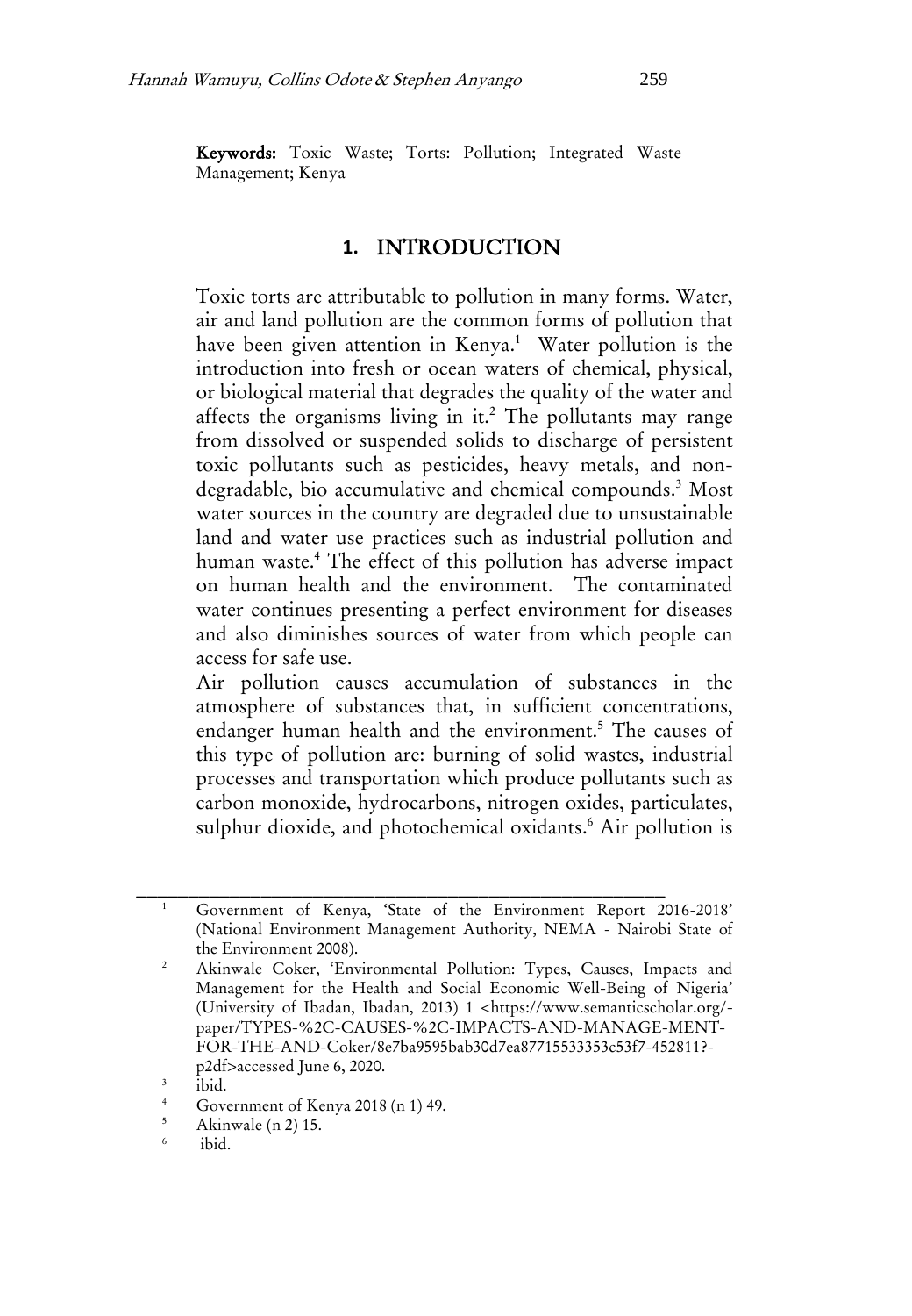a lead cause of respiratory diseases such as chronic obstructive pulmonary disease (COPD), lung cancer, pulmonary heart disease and bronchitis.<sup>7</sup> Kenya's air condition in most major cities and towns has been rated as some of the most polluted in the world and this has had a major effect of have a high disease incidence with respect to respiratory illnesses.<sup>8</sup>

The following table shows an outlook of environmental diseases suffered in Kenya with respiratory illnesses recording the highest number of disease incidence compared to other environmental diseases:<sup>9</sup>

| Disease                                        | Number of Disease incidences per year |            |            |             |             |
|------------------------------------------------|---------------------------------------|------------|------------|-------------|-------------|
|                                                | 2013                                  | 2014       | 2015       | 2016        | 2017        |
| Malaria                                        | 8,808, 471                            | 9660992    | 7663625    | 8325387     | 7,958213    |
| Diseases of<br>respiratory<br>systems          | 14,823,<br>864                        | 17,998,237 | 18,264,778 | 19,621, 737 | 14,482, 269 |
| Skin<br>diseases<br>inclusive<br>of.<br>ulcers | 3,648,361                             | 4,556,925  | 4,755,915  | 4,409,229   | 3,261,935   |
| Diarrhea<br>diseases                           | 2,226,107                             | 3,013,256  | 3,,115,168 | 2,892,638   | 2,601,827   |
| Pneumonia                                      | 1,282996                              | 1509851    | 1508212    | 1616913     | 1,208,592   |
| Rheumatism,<br>joint pains                     | 1,081,245                             | 1,352,350  | 1,474,433  | 1,572,172   | 1,246,731   |

Source: Table 66, State of Environment Report 2016-2018(extract)<sup>10</sup>

\_\_\_\_\_\_\_\_\_\_\_\_\_\_\_\_\_\_\_\_\_\_\_\_\_\_\_\_\_\_\_\_\_\_\_\_\_\_\_\_\_\_\_\_\_\_\_\_\_\_\_ <sup>7</sup> Dason Kim, et al. "Air Pollutants and Early Origins of Respiratory Diseases, Chronic Diseases and Translational Medicine (2018) 4 (2) Chronic diseases and Translational Medicine<https://www.sciencedirect.com-/science/article-/pii/S2095882X17301020> accessed 3 June, 2020.

<sup>8</sup> Chasant, M., "Air Pollution In Kenya: Causes, Effects And Solutions," ATCMASK(Accra, 4 July, 2019) <https://www.atcmask.com/-blogs/blog- /air-pollution-in-kenya> accessed 2 November 2020.

<sup>&</sup>lt;sup>9</sup> Government of Kenya (n 1) 141.

Government of Kenya (n 1) 141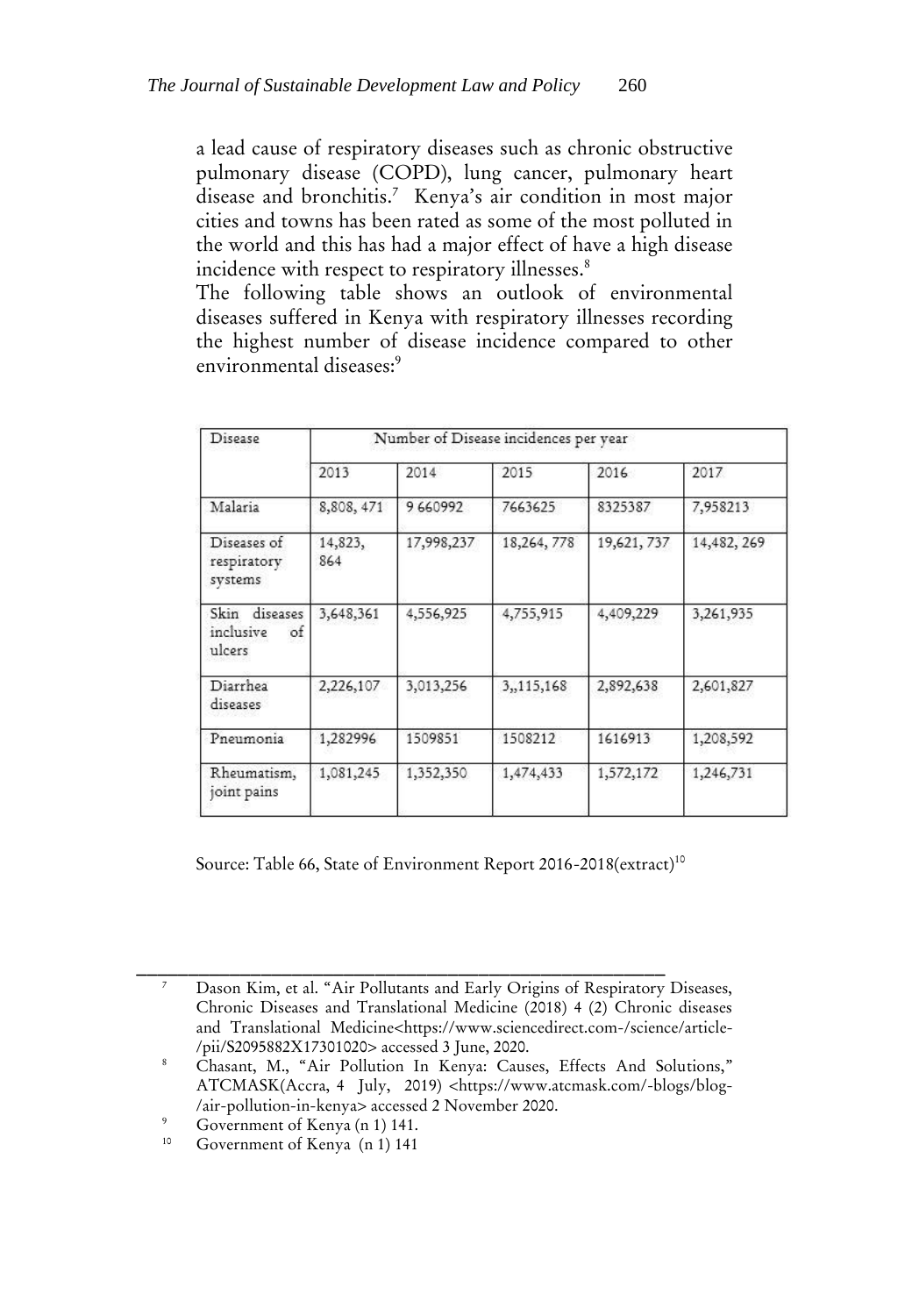Land pollution is another major type of pollution in Kenya that has contributed to disease impact. It is the degradation of the earth's land surface and may result from misuse of the soil by poor agricultural practices, mineral exploitation, industrial waste dumping, oil spills and indiscriminate disposal of urban wastes.<sup>11</sup> All these sources of pollution have been present in Kenya. Titanium mining in Kwale and petroleum mining in Turkana have resulted in waste dumps and sample pits that are never rehabilitated.<sup>12</sup> Urban wastes that are largely poorly managed have also contributed to land pollution.<sup>13</sup> The Dandora dumpsite in Nairobi was found to have high levels of heavy metals and a prevalence of respiratory illnesses affecting the children living near the dumpsite.<sup>14</sup>Kachok dumpsite in Kisumu City suffers high levels of pollution with a prevalence of soil pollution and groundwater pollution.<sup>15</sup> Oil spills have also contributed to land pollution through contamination of the soil and such other ecosystems that make it impossible to safely grow crops and keep livestock.<sup>16</sup>The residents from Thange location in Kibwezi East constituency have suffered from an oil spill detected in June 2015 which contaminated their land and water is contaminated. The residents have lost livestock and experienced crop failure.<sup>17</sup> Most are reported to

<sup>&</sup>lt;sup>11</sup> Akinwale ( n 2)10.

Government of Kenya (n 1) 62

<sup>13</sup> Pierre Falle,'Assessment of the Environment Pollution and its impact on Economic Cooperation and Integration Initiatives of the IGAD Region; National Environment Pollution Report – Kenya'(The European Union's EDF Programme Eastern, Southern Africa and the Indian Ocean February 2016) 17.

<sup>14</sup> N.Kimani, 'Environmental Pollution and Impacts on Public Health: Implications on the Dandora Municipal Dumping Site in Nairobi (UNEP) <file:///C:/Users/Kariuki/AppData/Local/Temp/Report%20UNEP%20Dan dora%20Environmental%20Pollution%20and%20Impact%20to%20Public %20Health%20(2007).pdf > accessed 7April 2020.

<sup>15</sup> Leah Ombis, Awareness on Environmentally Sound Solid Waste Management by Communities and Municipalities in Kenya (GEF,UNDP, Government of Kenya, October 2017) 24 <https://www.ke.undp.org/content/kenya/en/home/library/environment\_energy/Sound-waste-management-bycommunities.html > accessed 1 May 2020.

<sup>16</sup> Phillip Muasya, 'Village awaits Kshs 300 million payout for Oil Spill that killed life on its farms'The Standard(Nairobi, 5 March 2017) <https:// www.standardmedia.co.ke/kenya/article/2001231549/village-awaitssh300m -

payout-for-oil-spill-that-killed-life-on-its-farms> accessed 7 September, 2020.  $17$  Ibid.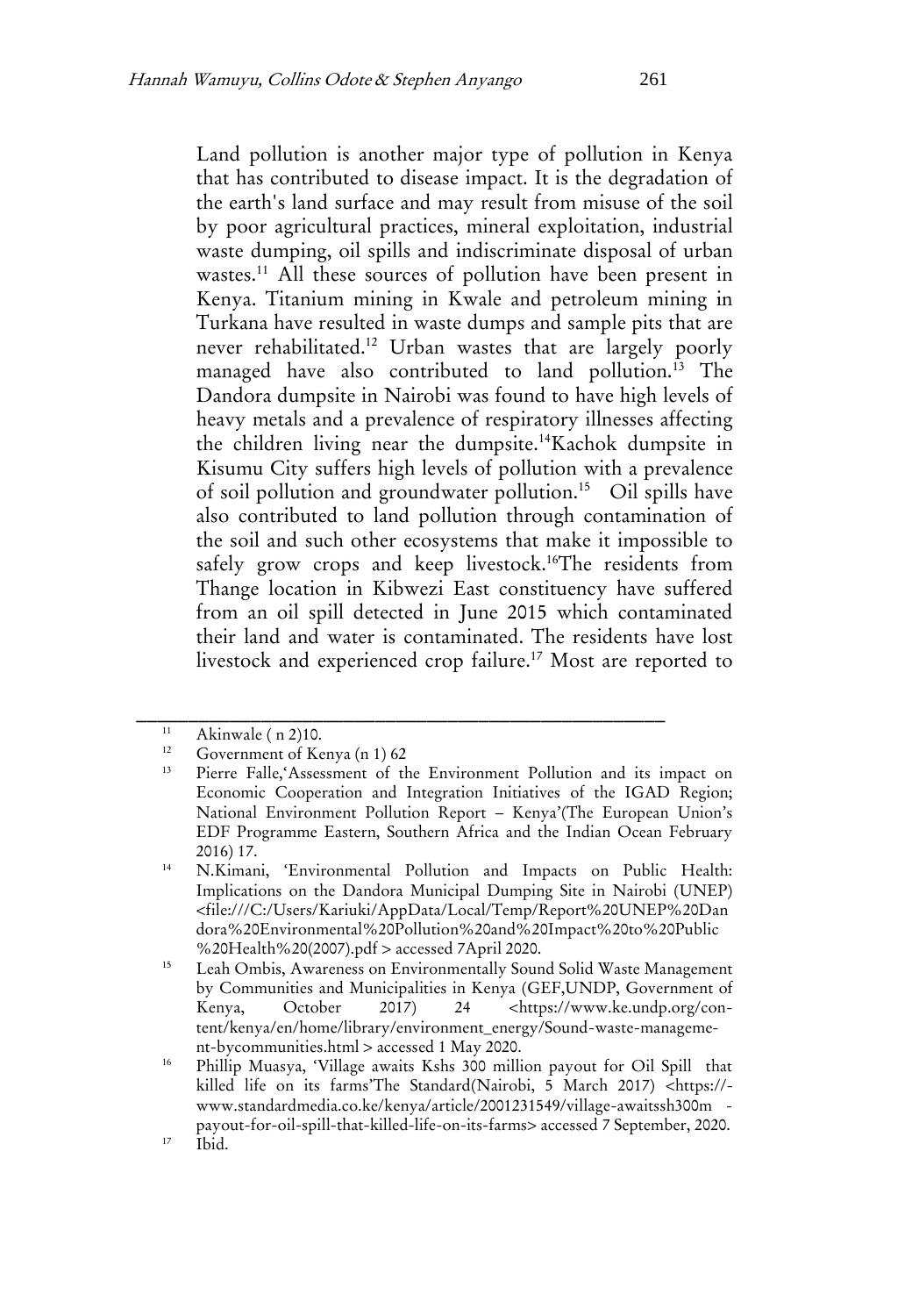have suffered liver toxicity, kidney dysfunction problems, abnormal blood cells, urinary tract infections and are unable to get to get medical attention.<sup>18</sup>The high disease incidence attributable to the various forms of pollution discussed calls for appropriate legal responses to ensure that those responsible for pollution compensate those who suffer harm.

Environmental protection measures become essential to safeguard mankind, flora and fauna, the soil, water resources, the atmosphere, against damaging environmental impacts from pollution.<sup>19</sup>Environmental liability measures which come in handy to ensure that those who cause harm to others are held accountable and pay compensation for environmental damage. The focus of this article is the environmental liability measures for toxic torts which facilitate compensation for injuries. Toxic torts represent cases filed by claimants who allege personal injury resulting from exposure to toxic substances in the environment.<sup>20</sup>The toxic substances may either be chemical, biological or radiological contaminants which cause genetic or biochemical disruption that creates an injury that manifests itself after a period of time.<sup>21</sup>

Toxic torts represent a special category of cases because of the challenges the plaintiffs would have to overcome in order to prove causation of injury which is critical for determination of liability of the polluter.<sup>22</sup> There is a long latency period that tends to subsist between exposure and illness which makes it is difficult to distinguish the causative agent of disease injury against other background risks which might as well have

 $\frac{18}{19}$  Ibid.

Mark Latham et al, 'The Intersection of Tort and Environment Law: Where the Twains Should Meet and Depart' (2011)80 Fordham Law Review 742.

<sup>&</sup>lt;sup>20</sup> Harvard Law Review Association, 'Causation in Environmental Law: Lessons from Toxic Torts' (2015) 8 Harvard Law Review 2256.

<sup>21</sup> Steve Gold, 'Causation in Toxic Torts: Burdens of Proof, Standards of Persuasion, and Statistical Evidence 96(1986) The Yale Law Journal 376;Richard Lindgren, 'The New Toxic Torts' Canadian Environmental Law Association < https://cela.ca/wp-content/uploads/2019/03/toxic\_torts .-pdf> accessed 3 January 2021.

<sup>&</sup>lt;sup>22</sup> Albert Lin 'Beyond Tort: Compensating Victims of Environmental Toxic Injury' (2005) Southern California Law Review1441;Lynda Collins and Heather Kilmurray ,The Canadian Law of Toxic Torts (Thomson Reuters Canada Limited 2014) 1 .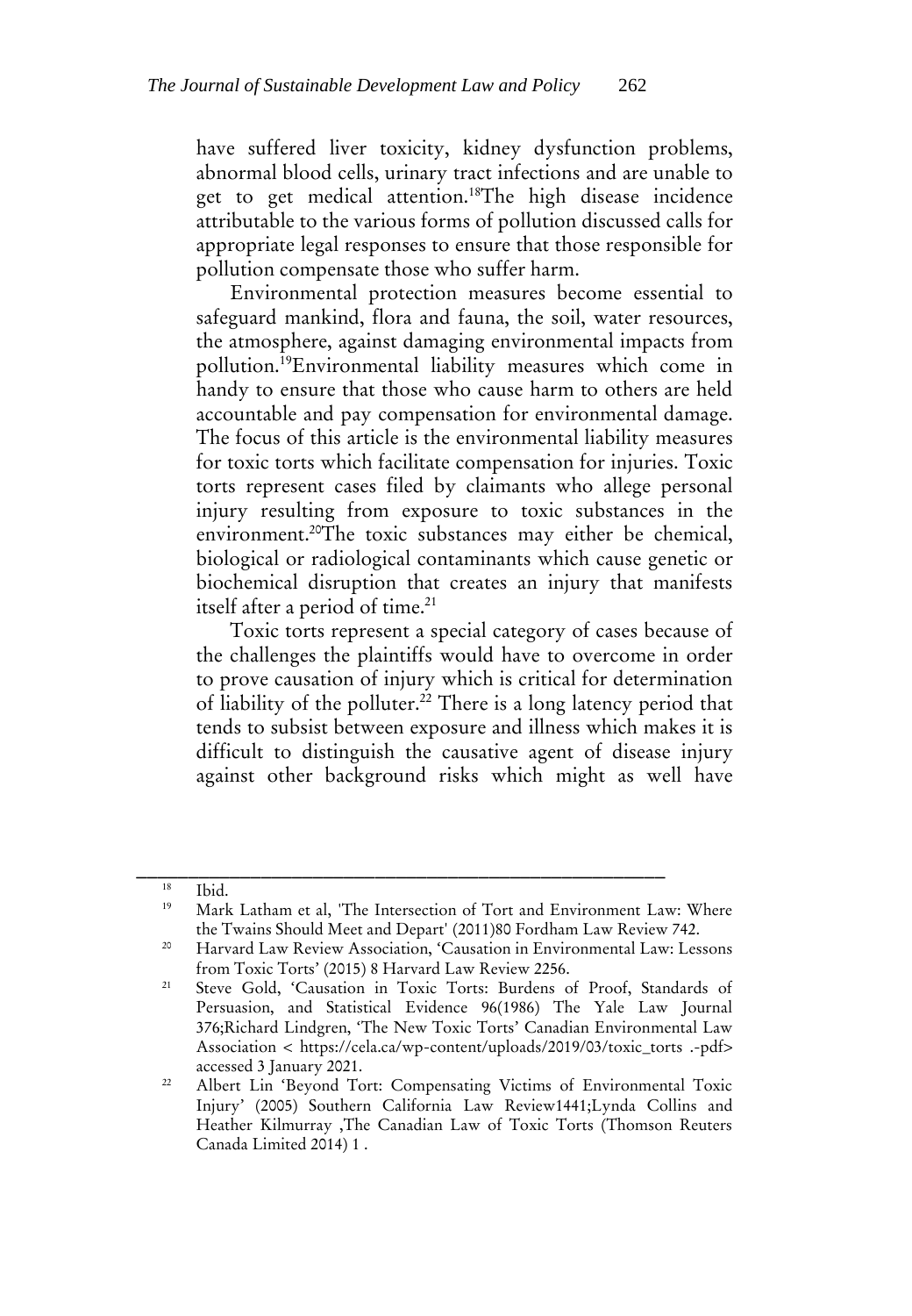caused the injury.<sup>23</sup>There could be existence of multiple causes of illnesses and multiple defendants which makes it difficult to identify the causative agent.<sup>24</sup>It is important to have a legal and institutional framework that is able to deal with the causation challenges in order to enable compensation for toxic torts. Due to the causation challenges, there is a question whether existing causes of action, such as under common law, constitutional or statutory bases, are capable of obtaining judicial redress for plaintiffs in toxic tort litigation.<sup>25</sup>

This article examines the causation challenges that impede compensation of toxic torts and possible options that can be used to overcome the challenges. The central argument posited is that an effective compensation framework for toxic torts requires resolving the causation question as a basis for ensuring that there is redress for harm. Section one discusses the problem of pollution in Kenya and the resulting toxic torts. Section two discusses the concept of causation and its implications for environmental compensation. Section three assesses the effectiveness of the Kenyan legal framework in addressing causation challenges. Section four discusses possible reforms which can be made to the legal framework while section five makes a conclusion note.

# 2. CAUSATION AND ITS IMPLICATIONS ON POLLUTION REMEDIATION

The normative framework that guides the adjudication of claims of environmental harm is founded in the tort of negligence.<sup>26</sup> In the context of a toxic tort, one must prove duty of care, breach of standard of care and that the injury suffered by the victim of pollution is caused by the polluter; the

<sup>23</sup> Alan Slagel, "Medical Surveillance Damages: A Solution to the Inadequate Compensation of Toxic Tort Victim", (1988) 63 Indiana Law Journal 852.

<sup>&</sup>lt;sup>24</sup> Albert Lin (n 22) 1441,1442.

<sup>&</sup>lt;sup>25</sup> See (n 21).

<sup>26</sup> Albert Lin ( n 22) 1445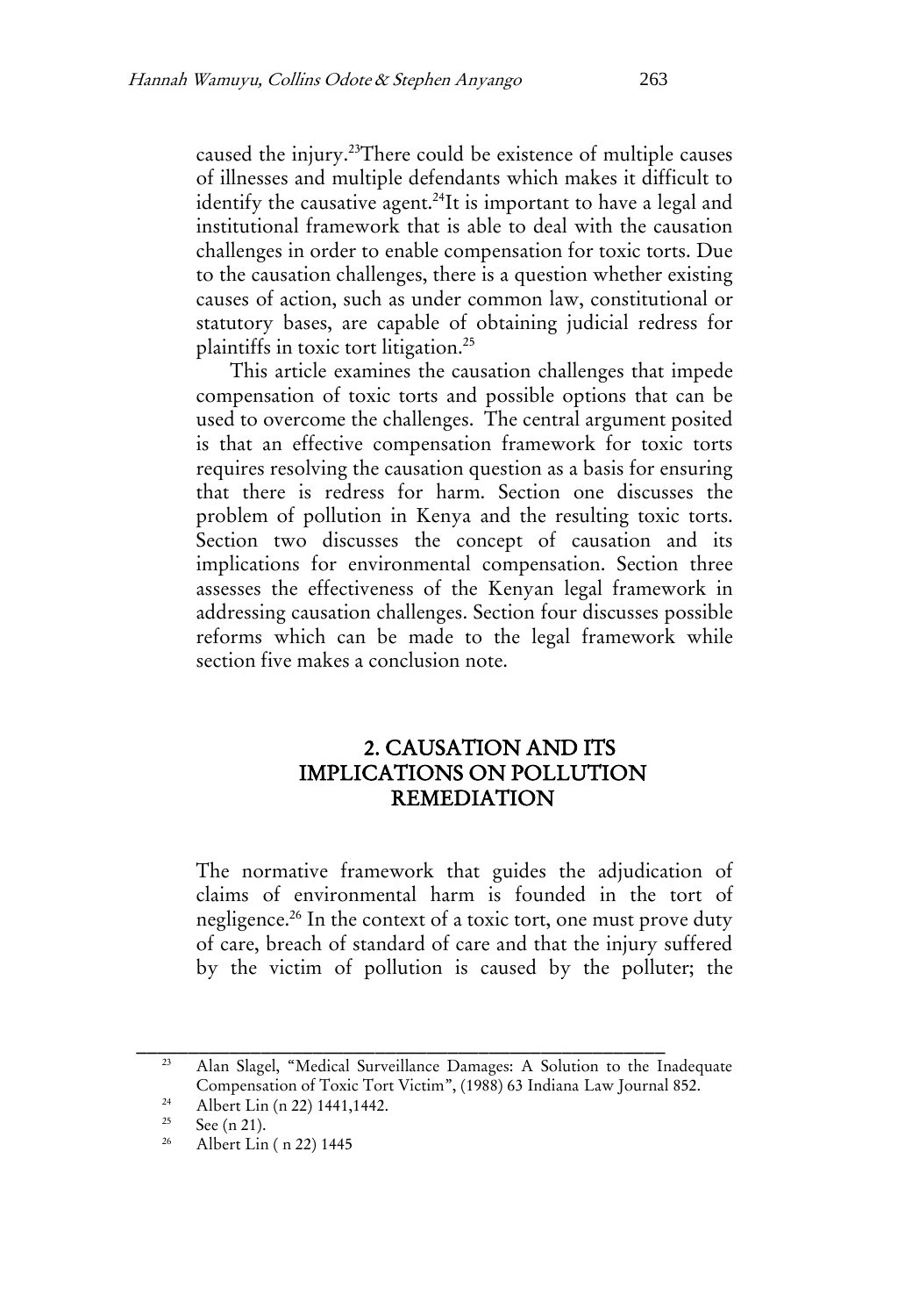defendant.<sup>27</sup>The process of establishing duty of care is generally not a problem in toxic tort cases. The nature of the parties will be considered first. The court will look into the aspect of proximity and foreseeability of harm. Where there is environmental contamination, proximity will generally be established on the basis of foreseeable physical harm.<sup>28</sup> The court will then consider if liability is limited by policy considerations which are external factors affecting the relationship of the two parties.<sup>29</sup>

The court will determine the standard of care applicable and whether or not the defendant's acts fell below the standard of care. The standard of care in any situation is a question of law and establishing whether the defendant fell below the standard of care is a question of fact.<sup>30</sup>The standard of care applicable is one that would have been adopted by a reasonable man confronted by the same circumstances that will be taken as the measure by which the defendant's actions will be judged.<sup>31</sup> Legislation is also used to define standard of care especially for industrial operators because of the high risk of pollution involved with such kind of operations.<sup>32</sup>

After proving duty of care and breach of the standard of care, a claimant must prove causation, thus the defendant's negligent act or omission caused the damage. Firstly, the court will determine factual causation, that is, whether for a fact the defendant's negligent act or omission caused the claimants damage. The 'but for' test was formulated in Barnett v Chelsea and Kesington Hospital Management Committee<sup>33</sup>is used to prove factual causation.<sup>34</sup> One has to show on a balance of probabilities that 'but for' the defendant's wrongful conduct, the injury would not have occurred.<sup>35</sup>

<sup>&</sup>lt;sup>27</sup> Ora Fred Harris Jr., 'Toxic Tort Litigation and the Causation Element: Is There Any Hope of Recognition' (1986) 40 SW L.J. 1445.

 $\frac{28}{22}$  Lynda (n 22) 103,104.

This is a two stage test considered in the case of Anns v Merton London Borough Council [1977]UKHL4.

<sup>&</sup>lt;sup>30</sup> Chris Turner, Unlocking Torts (3<sup>rd</sup>Edition, Hodder Education 201) 43<br><sup>31</sup> Blurba y Proprietors of the Birmingham Weterworks[1956] 11 Esh 791

<sup>&</sup>lt;sup>31</sup> Blythe v Proprietors of the Birmingham Waterworks[1856] 11 Ech 781.

<sup>32</sup> Chris (n 30) 47.

 $^{33}$  [1969] 1 QB 428in Turner 71.

 $rac{34}{35}$  Chris (n 30) 70.

Sandy Steel & David Ibbetson, 'More Grief on Uncertain Causation in Tort' [2011] 70 (2) Cambridge Law Journal 452.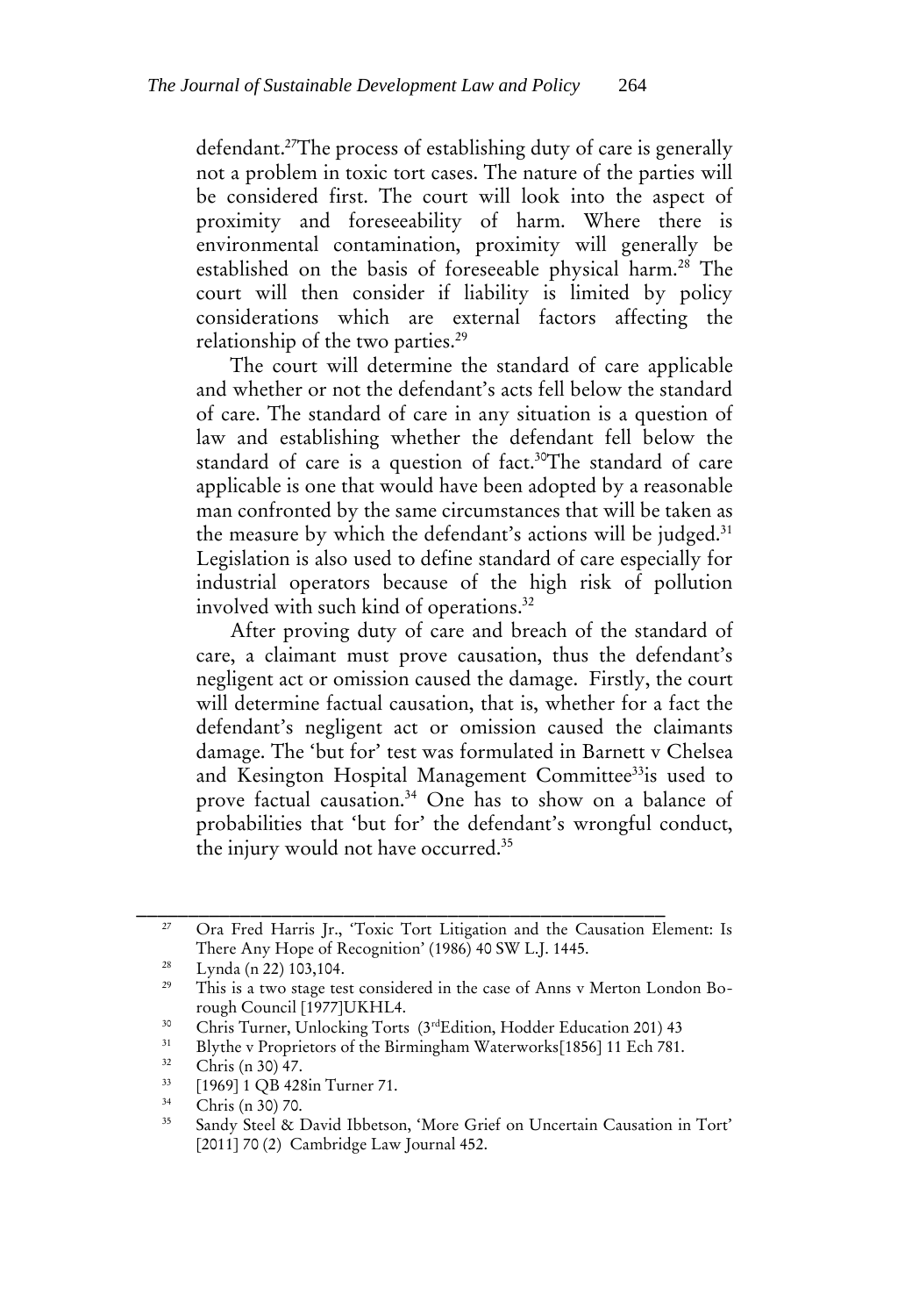The process of proving causation for toxic tort cases presents challenges that have to be dealt with in order to have a positive liability determination to enable compensation for injuries.<sup>36</sup>The process involves extensive scientific inquiry which evidence must be presented in court.<sup>37</sup>There is scientific uncertainty associated with many chemical substances and the manner in which the toxic substances cause the personal injuries in form of diseases is complex and is largely unknown.<sup>38</sup>The notion of science uncertainty creates a possibility of multiple causes in a claim making it difficult to tell what cause led to the injury suffered.<sup>39</sup>Further, the injuries are not clinically detectable at the time of exposure but years later after exposure. All these characteristics make proof of causation difficult and the court may not be able to identify the actual cause with accuracy. Consequently, a claimant may be left without compensation which is unfair and unjust. The problem is that the defendant is likely to escape liability if there is no enough evidence to show what caused the harm.<sup>40</sup>

Further challenges are presented by the fact that different standards of proof apply in law and science when determining the element of causation. The scientific community tends to require a high degree of proof almost to the point of absolute certainty.<sup>41</sup> In law, a claimant is entitled to recover if the evidence establishes causation by a preponderance of the evidence which is a probability just greater than fifty percentthat the conduct caused the injury.<sup>42</sup>In toxic tort actions it is frequently impossible to establish with "absolute certainty" that exposure to a toxic substance caused a particular injury. It is therefore essential to tender evidence in toxic tort cases in

 $^{36}$  Albert Lin (n 22).

 $37$  Chris (n 30) 71.

<sup>38</sup> Ora Fred Harris Jr., 'Toxic Tort Litigation and the Causation Element: Is There Any Hope of Recognition' (1986) 40 SW L.J. 912.

<sup>39</sup> W.E Peel &J.Goudkamp, Winfield &Jolowicz on Tort (Sweet & Maxwell 2014) 312, 318; Allan Kanner 'The Politics of Toxic Tort Law' (1997)2 Widener L. Symp. J. 163, 170.

<sup>&</sup>lt;sup>40</sup> Kirsty Horsey & Erika Rackley, Tort Law (5<sup>th</sup> Ed Oxford University Press, 2017) 251.

<sup>41</sup> L Grant Foster, 'A Case Study in Toxic Tort Causation: Scientific and Legal Standards Work against Recovery for Victims' (1988) 19 Envtl L 150.

<sup>42</sup> ibid 151.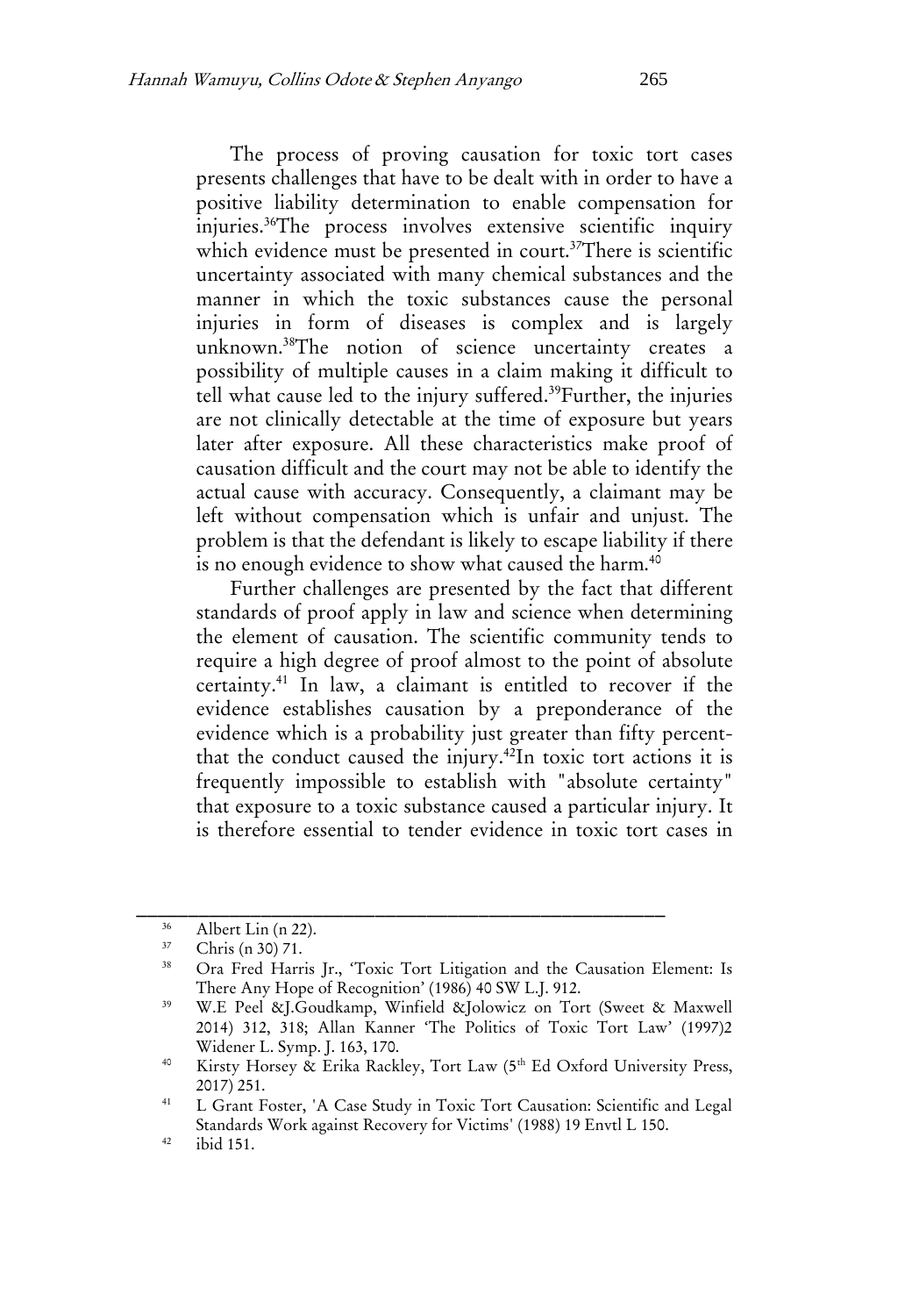terms of probability and not medical certainty.<sup>43</sup> Adopting a scientific standard of absolute certainty in establishing cause of injury by the courts leads to a plaintiff's case being dismissed for the inability to prove causation. This is evident in a number of Kenyan cases which have been faced with causation challenges.<sup>44</sup>Collins and Kilmurray note that courts may be more inclined to assess evidence based on the scientific standard of proof a standard which is approximately 100% which may result in an adverse decision on liability and hence deny the victims compensation if it is not very clear that a pollutant in question caused the injury.<sup>45</sup>

Lin notes that most victims may not be aware that they are exposed to a toxic substance and are injured. Therefore, victims must overcome gaps of knowledge regarding causation, risk and harm to obtain compensation for their injuries.<sup>46</sup>The tendency of having a long latency period between exposure and illness undermines the process of collecting evidence. Other factors could cause the same kind of injury so one may not know the appropriate time and location to collect evidence. With passage of time the defendant may not be financially stable to settle a claim and then statute of limitation may also form a barrier to the plaintiff's suit.<sup>47</sup>There is also the problem of high litigation cost which could make the plaintiffs abandon their claims resulting in systemic under compensation of toxic tort victims and under deterrence of polluters.<sup>48</sup>

To deal with the challenge of causation, courts have ruled that the defendant's wrong need not have been the sole cause of the claimant's condition. It has been acknowledged that diseases often have multiple causes, therefore, the court will consider material contribution made by the defendant to the claimant's injury.<sup>49</sup>

<sup>43</sup> ibid.

<sup>44</sup> Eldoret Steel Mills Limited v Jane RodaAdhinga[2012]eKLR; Afro Spin Ltd v Peter Wagumo [2005] eKLR

 $^{45}$  Lynda(n 28) 127.

 $^{46}$  Albert(n 22) 1445.

Ibid 1446;Palmer J, 'The Inapplicability of Traditional Tort Analysis to Environmental Risks: The Example of Toxic Waste Pollution Victim Compensation' (1983) 35 Stanford Law Review 855.

<sup>&</sup>lt;sup>48</sup> Albert Lin(n 22) 1441.

W.E Peel (n 39) 319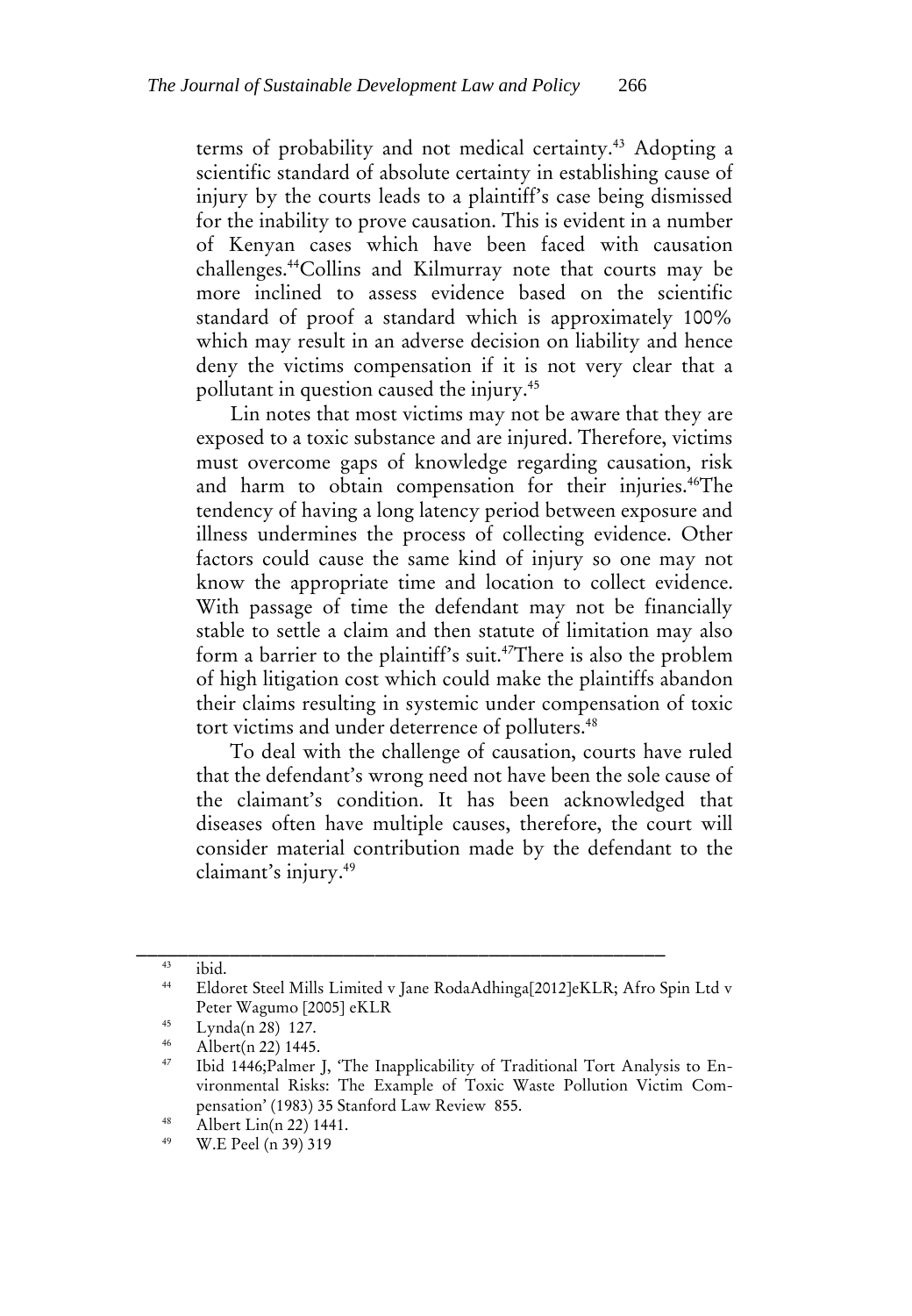In Fairchild v Glenhaven Funeral Services Limited the claimant worked for several employers each of whom exposed him to asbestos and hence suffered mesothelioma but it was not possible to identify the place of employment from which he had contracted the disease. It was found that even a single strand of asbestos could cause the disease hence it was difficult to identify the source of the fibre that had caused the tumour. The claimant was entitled to succeed because the employer was deemed to have materially contributed to the injury in question.<sup>50</sup> The material contribution test is akin to substantial factor test applicable in the US jurisdiction which is viewed as an alternative to 'but for' causation test in a situation where it would be unfair to leave the injured party without a remedy for the reason that an actor could point at another to prevent any proof of causation.<sup>51</sup>

Besides factual causation, the court must also establish legal causation or proximate causation. The court will determine whether the damage is sufficiently proximate in law to hold the defendants liable to compensate the victim.<sup>52</sup>The plaintiff must show that the defendant's breach of duty was so closely connected or proximate to the plaintiff's injury that a court should invoke liability.<sup>53</sup> The main question in the determination of the defendant scope of liability is whether the harm in which he sued for was a foreseeable consequence of his negligent act.<sup>54</sup> This means that liability would still be excluded despite the defendant causing the injury where it is found that the damage was too remote or was not a foreseeable consequence of the defendant's act.<sup>55</sup>What is foreseeable is judged according to what a reasonable man would have done in the circumstances therefore, there would be liability for unreasonable, unjustifiable, negligent and illegal acts that lead to harm. 56

 $^{50}$  [2002] UKHL 22.

<sup>&</sup>lt;sup>51</sup> Harvard Law Review Association (n 20) 2260.<br> $\frac{52}{2}$  Clube(n 20) 71

 $\frac{52}{53}$  Chris(n 30)71.

W.E Peel &J.Goudkamp, Winfield &Jolowicz on Tort (Sweet & Maxwell, 19th Ed 2014) 186.

 $\frac{54}{55}$  Ibid 184

 $\frac{55}{56}$  Chris( n 30) 71

<sup>56</sup> Overseas Tankship (UK) Ltd v The Miller Steamship Co. [1967] AC 617; [1967] 2 All ER 709; Lynda(n 28)375-379.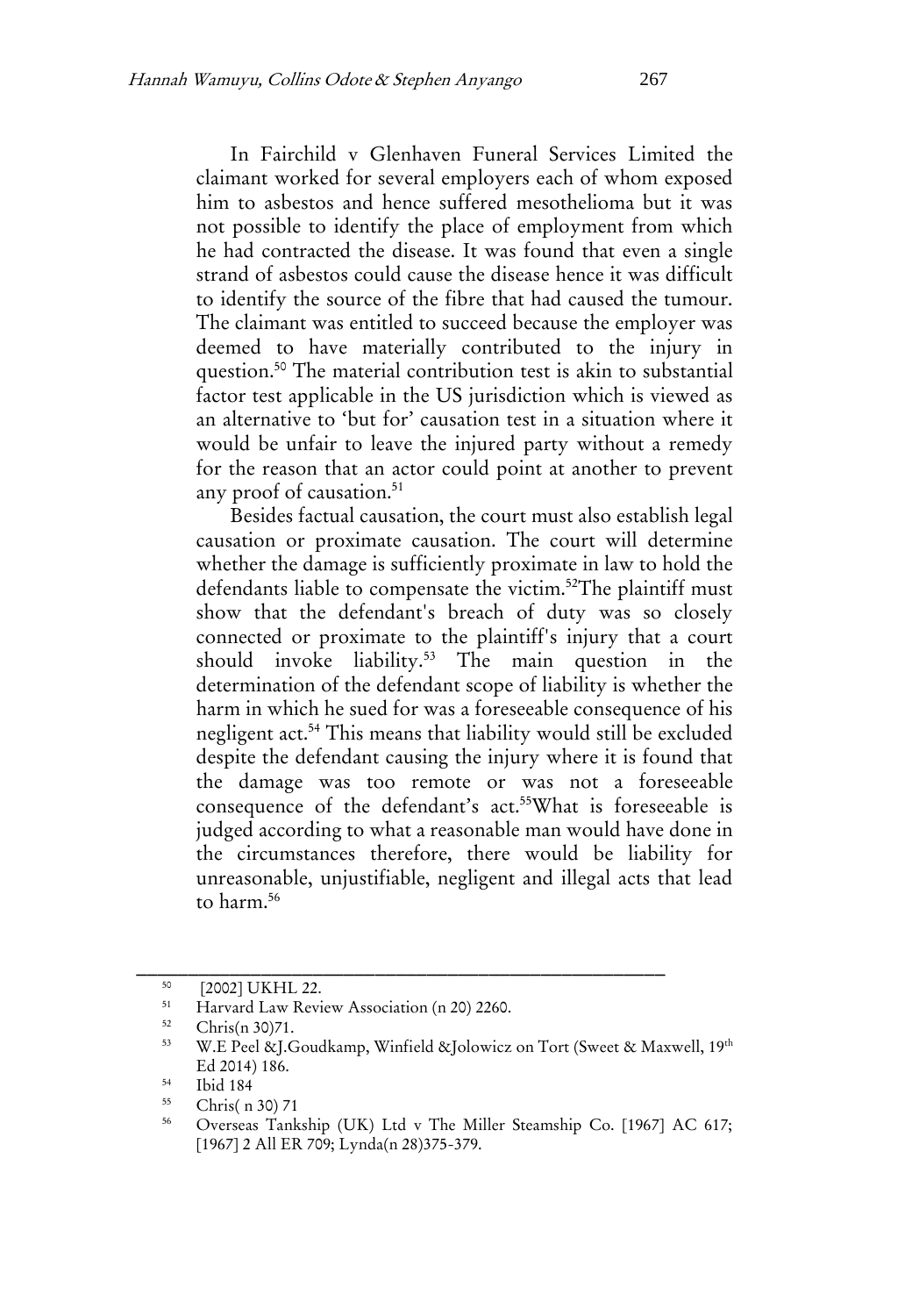Establishing legal causation presents further challenges for toxic torts. The court may determine that at the time of the exposure the state of knowledge of the particular toxic hazard was so limited that the harm the plaintiff has suffered was not 'foreseeable' hence the defendant would not be expected to know of how to control the risk and protect the potential victims.<sup>57</sup>The ultimate injury often arrives far from the defendant's industrial plant and almost always long after any exposure which erodes the plaintiff's chances of recovery. This means that a strict interpretation of this requirement would deny toxic tort claimants compensation.

# 3. ENVIRONMENTAL LIABILITY FRAMEWORK FOR TOXIC TORTS

In Kenya, there are different liability approaches that can be used by victims of pollution to seek compensation for toxic torts. The victims may file suit under common law torts, statutory law or the constitution. Most toxic torts filed in court are in the nature of occupational claims but increasingly toxic torts associated with industrial operations are being filed in court. The common law of trespass, strict liability, nuisance and negligence are applicable in remedying harm in toxic torts.<sup>58</sup> The tort of negligence has principally been used to dispense corrective justice with the application of fault based mechanism.<sup>59</sup>As enumerated in the discussions this presents immense challenges when proving liability due to the difficulty in proving causation. The plaintiffs bear the burden of proof on a balance of probabilities and therefore have to surmount the challenges for proving causation. Claimants are more likely

<sup>57</sup> Jo Goodie 'Toxic Tort and the Articulation of Environmental Risk'(2008) 12 Law Text Culture 73.

<sup>58</sup> Charles H Sarlo, 'A Comparative Analysis: The Affirmative Defense of an Innocent Landowner versus the Prima Facie Case of a Toxic Tort Plaintiff: Can CERCLA's Innocent Landowner Provision Be Used as a Defense in a Toxic Tort Suit' (1999) 16 Pace Envtl L Rev 246; Richard Lindgren (n 21) 1.

<sup>59</sup> Mark Latham, Victor Schwartz, and Christopher Appel. 'The Intersection of Tort and Environment Law: Where the Twains Should Meet and Depart' (2011) 80 Fordham Law Review 737,746.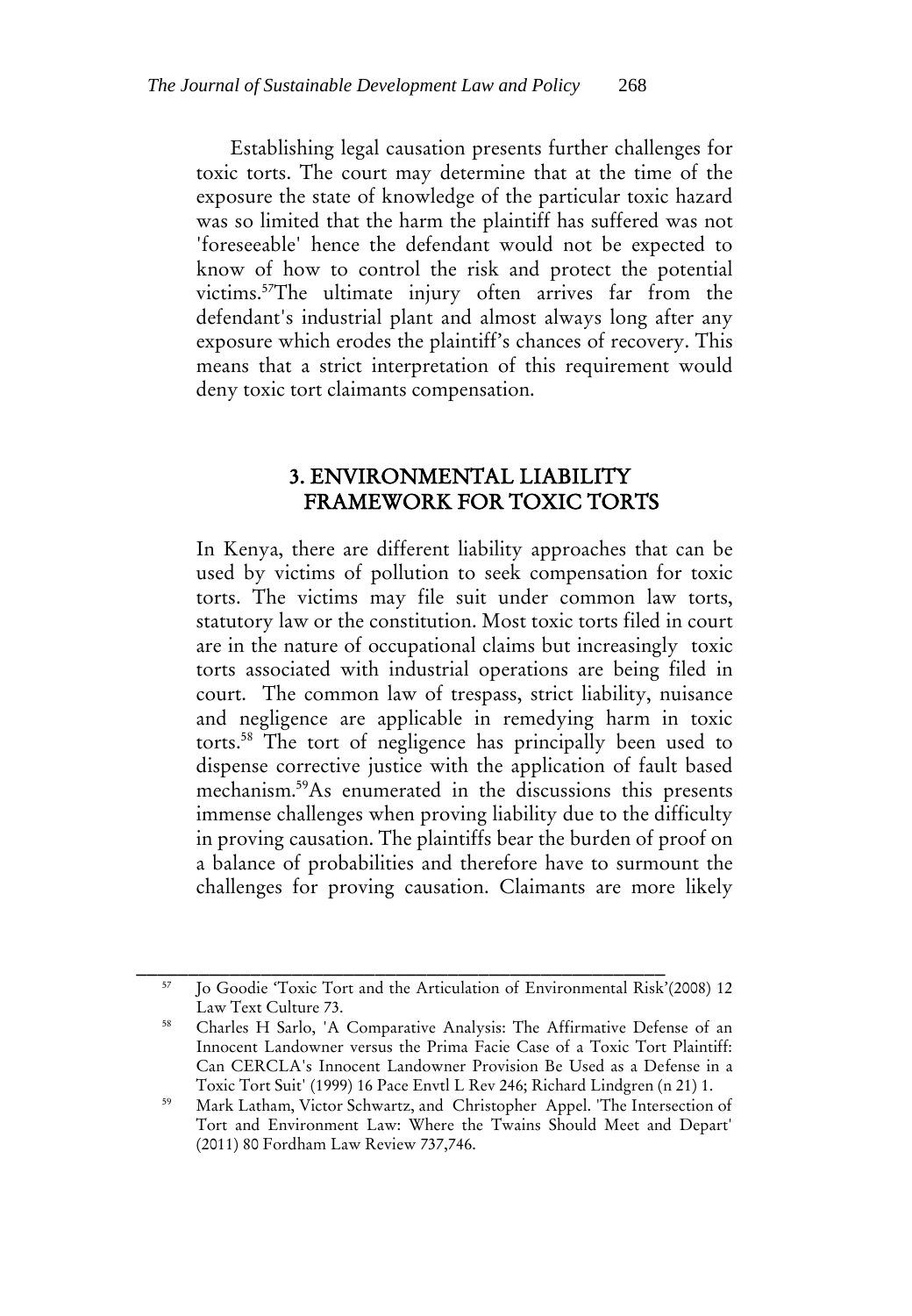than not to lose on compensation due to the inability to prove causation.

In Eldoret Steel Mills Limited v Jane Roda, <sup>60</sup> the deceased allegedly died of inhalation of harmful fumes that originated from a boiler that he operated. The employer of the deceased was blamed for negligence for failing to ensure that the deceased was working in a safe environment. The lowercourt awarded the claimant compensation but on appeal it was contended that cause of death had not been proved.<sup>61</sup> In reevaluating the evidence the higher court relied on the findings of the scientific evidence provided by the medical doctor who conducted the post mortem.<sup>62</sup>The court ruled that there was no evidence found by the doctor that indicated cause of death and hence the death could be attributable to different factors including inhalation of toxic substances as alleged.<sup>63</sup>The holding of the lower court was impeached on the basis that there no evidence such as 'toxic fumes' that were found in the body. The compensation that had been awarded to the victim's family was thus set aside.

Similarly in Afro Spin Limited v Peter Wagumo<sup>64</sup> the plaintiff was awarded claimed that the defendant was negligent for failing to provide a safe working environment after suffering an occupational chest ailment which the trial court agreed and was awarded compensation.. The defendant challenged the decision in the High Court which ruled that there had to be professional evidence to show that the dust the claimant had been exposed to was beyond acceptable limits for it to cause injury.<sup>65</sup>Therefore, the court could not rule out other factors could have caused the ailment. Further, the court pointed out that the evidence of an occupational health specialist would have explained the cause of the ailment. The compensation awarded to the claimant was set aside.

In the two cases, the court seemed to rely on an absolute standard of proof on the scientific evidence presented when

 $^{60}$  [2012] eKLR.

 $^{61}$  Ibid, 2.<br> $^{62}$  ibid 3

 $\frac{62}{63}$  ibid, 3.

 $\frac{63}{64}$  ibid.

 $^{64}$  [2005]eKLR.

Ibid, 3.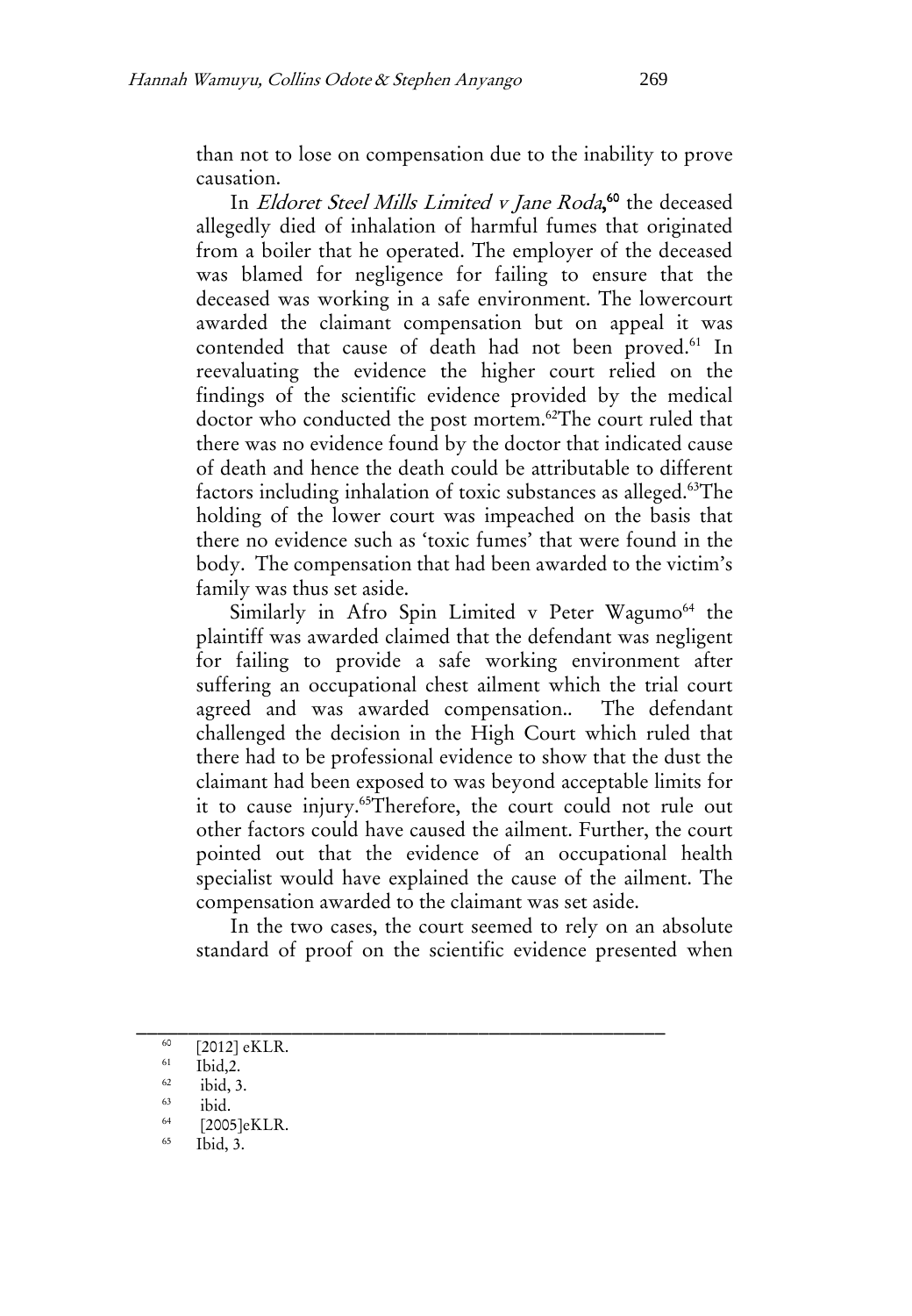proving factual causation. A question arises as to whether justice is served to such victims by absolutely relying on the scientific evidence thus applying 100% standard of proof to determine causation. The court should have delved dipper by applying legal principles to answer the question whether a substance materially contributed to the injury. Failure to apply in full, the said legal principles often result in ineffective liability determination leading to non-compensation of victims of pollution.

However, the problem of proving causing for occupational related claims is addressed through statute, the Workers Injuries Benefits Act (WIBA).<sup>66</sup>There is a presumption of causation that works in favor of the employee once he proves to be an employee and supports his claim for injury and therefore the burden is upon the employer to disprove causation.<sup>67</sup>An administrative compensation system is in place that ensures that claimants are compensated when they fulfill all conditions in the Act with respect to supporting their claims for compensation. One of the limitations of the system is that it does not apply to non-occupational cases hence the claimants are to deal with the causation challenges.

Besides common law torts, there are a number of statutory causes of action applicable to toxic torts. While it is beyond the scope of this paper to analyse all statutory causes of action, the paper discusses the liability framework under the environmental statute, Environmental Management and Coordination Act<sup>68</sup>(EMCA) and the Workers Injuries Benefits Act.<sup>69</sup> Under EMCA, redress for environmental harm can be sought upon breach of the right to a clean and healthy environment.<sup>70</sup>The court is guided by the principles of sustainable development in determining breach of the right to a clean and healthy development which principles are: the principles of intergenerational and intra-generational equity; the polluter-pays principle and the pre-cautionary principle.<sup>71</sup>

 $\frac{66}{67}$  Act No.13 of 2007.

 $^{67}$  WIBA, s 39.

Act No.8 of 1999.

<sup>69</sup>  $\frac{69}{70}$  See (n 67).

<sup>&</sup>lt;sup>70</sup> EMCA, s 3(1).

section 3(3) EMCA; the other principles are: the principle of public participation; the application of the cultural and social principles traditionally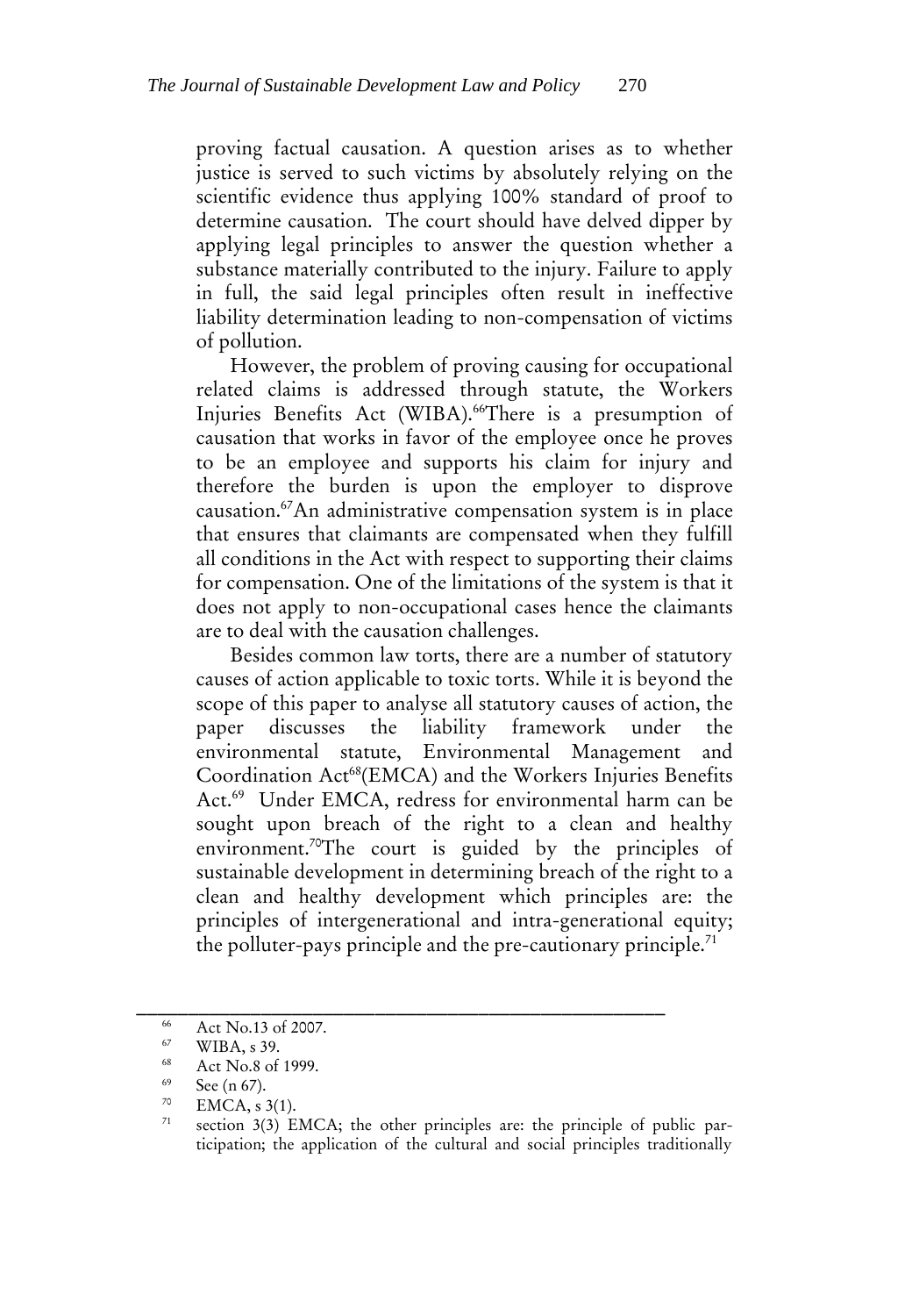The environmental rights are repeated in the Constitution of Kenya (CoK) in article 42, that one has a right to a clean and healthy environment and the rights can be enforced through article 70 of the Constitution. Litigants have often preferred filing constitutional petitions to enforce their environmental rights. One of the major cases that is toxic torts in nature filed under the right to a clean and healthy environment is the case of Kevin Musyoka and others v Attorney General and others<sup>72</sup>which emanated from the lead poisoning environmental incidence at Owino Uhuru slums in Mombasa County that affected about 3000 residents. The petitioners suffered a number of ailments that are attributed to lead poisoning such as skin ailments, kidney diseases and had to relate the lead poisoning to the injury diseases they had suffered. Just like under common law tort, one must prove causation of injury, thus demonstrate link between breach of right to the injury suffered. The courts resort to common law rules of proving causation which means that plaintiffs have to surmount a number of challenges in order to get an affirmative liability determination. The entrenchment of environmental rights in the CoK was meant to enhance the enjoyment of the right, thus ease process enforcement of the right.

Okpar explains the difficulties of litigants having to deal with the burden of presenting expert opinion in relation to environmental cases which requires immense resources that the litigants rarely have.<sup>73</sup>There is lack of clarity in defining the environmental right and its breach is difficult. Enforcement mechanisms need to be laid down in order to fully benefit from the right and argues that the full realization of the right must be driven by the clear wording of the declaration of the right and an enabling statute that provides redress and penalties without making it easy for the polluter to operate with impunity.<sup>74</sup>Muigua notes that there has been no clear definition

 $\overline{a}$ 

applied by any community in Kenya for the management of the environment or natural resources in so far as the same are relevant and are not repugnant to justice and morality or inconsistent with any written law and the principle of international co-operation in the management of envi-ronmental resources shared by two or more states.

 $\frac{72}{72}$  Kevin Musyoka and others v Attorney General and others $[2020]$ e KLR.

Okpara, C. I. 'Right to clean and healthy environment: The Panacea to the Niger Delta Struggle' (2012). Journal of Politics and Law, 5(1) 5.

 $74$  Ibid, 7.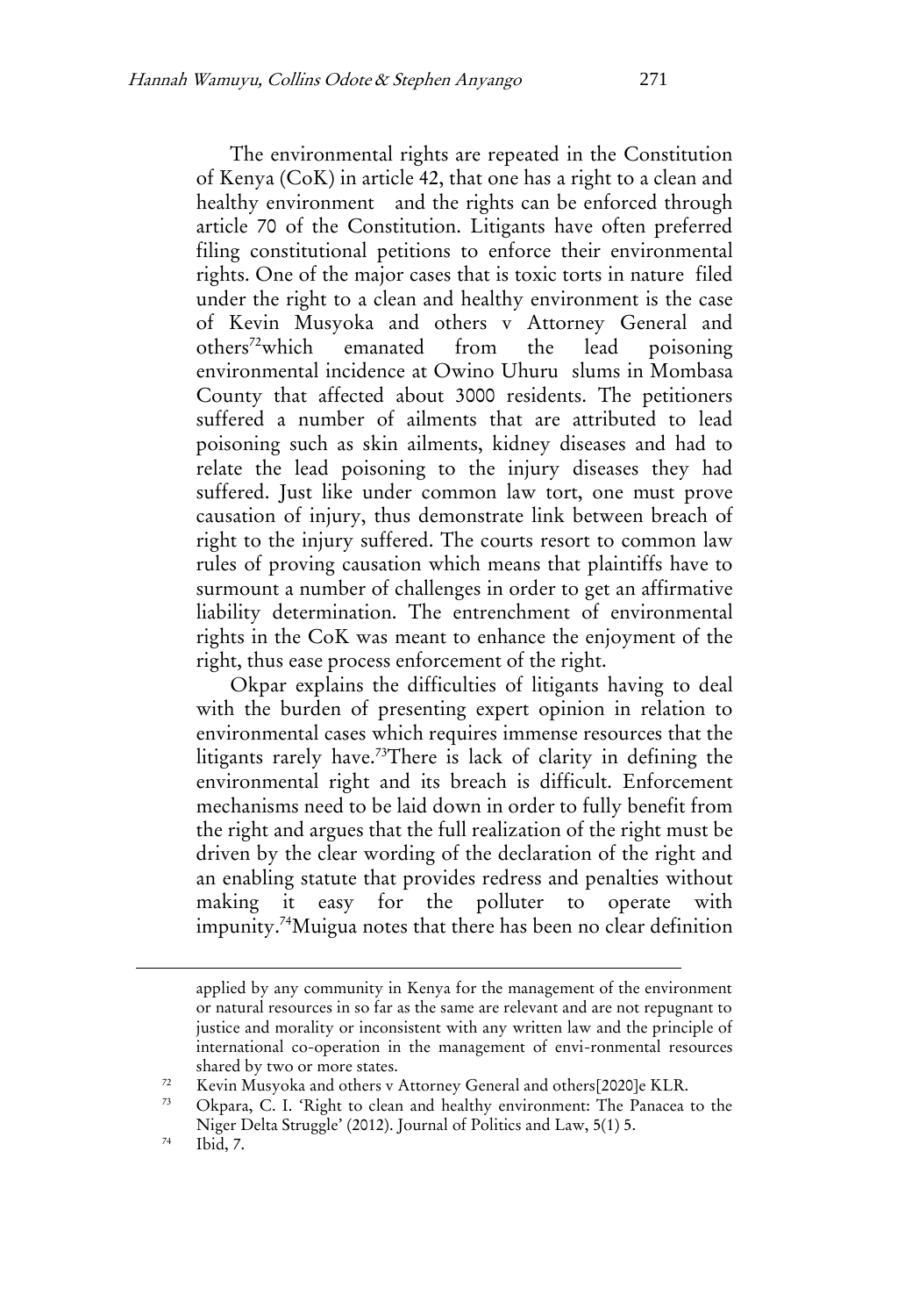or scope that has been provided for the right in the CoK when he wonders "What is the measure for a clean and healthy environment?"<sup>75</sup> Inevitably, the courts revert to common law approach of proving causation of injury to make a case for compensation of injuries.

In Kevin Musyoka case, epidemiology evidence was used to show link of disease to lead poisoning that was traced to the lead smelting factory that was set up within Owino Uhuru slums.<sup>76</sup> A team of scientists tested the residents of Owino Uhuru slums for blood lead levels and compared them with the blood lead levels of Bangladesh slum a nearby slum that was located away from the lead smelting factory.<sup>77</sup> Blood lead levels were found to be higher and were attributed to the factory in the area and the fact that lead levels were also found in the environment.<sup>78</sup>Further, a representative sample of population, 50 people were tested blood lead levels out of which high levels of 420mg/ml, 234 mg/ml were recorded. All samples were found to have levels that were higher than the acceptable blood lead levels of 10mg/ml for adults and 5 mg/ml for children.<sup>79</sup>

The respondents to the petition contested that causation had not been proved because the area was an industrial zone with other factories in the area and the petitioners had not traced lead pollution to the one company they had sued.<sup>80</sup>The environmental agency appearing as a respondent argued that the petitioners were obligated to prove that the pollutant which caused the harm was discharged by a known polluter. The environmental agency contested that there was no pre-incident report to show pollution levels in the environment and therefore lead pollution could have been attributed to a

<sup>75</sup> KariukiMuigua, 'Reconceptualising the Right to a Clean and Healthy Environment in Kenya' 2014<https://kmco.co.ke/wp-content/uploads- /2018/08/RIGHT-TO-CLEAN-AND-HEALTHY-ENVIRONMENT-IN-KENYA.docx-20th-November-2017.pdf> accessed January 20, 2020.5.

 $\frac{76}{77}$  Kevin (n 72) 23.

 $^{77}$  ibid 23-25.

Nancy Etiang, Wences Arvelo, Tura Galgalo, SamwelAmwayi, and Zeinab Gura; Jackson Kioko; Gamaliel Omondi; Shem Patta; Sara A. Lowther; Mary Jean Brown, 'Environmental Assessment and Blood Lead Levels of Children in Owino Uhuru and Bangladesh Settlements in Kenya' (2018) Journal of Health and Pollution June; 4,5.

 $\frac{79}{80}$  Kevin (n 72) 25.

ibid 59.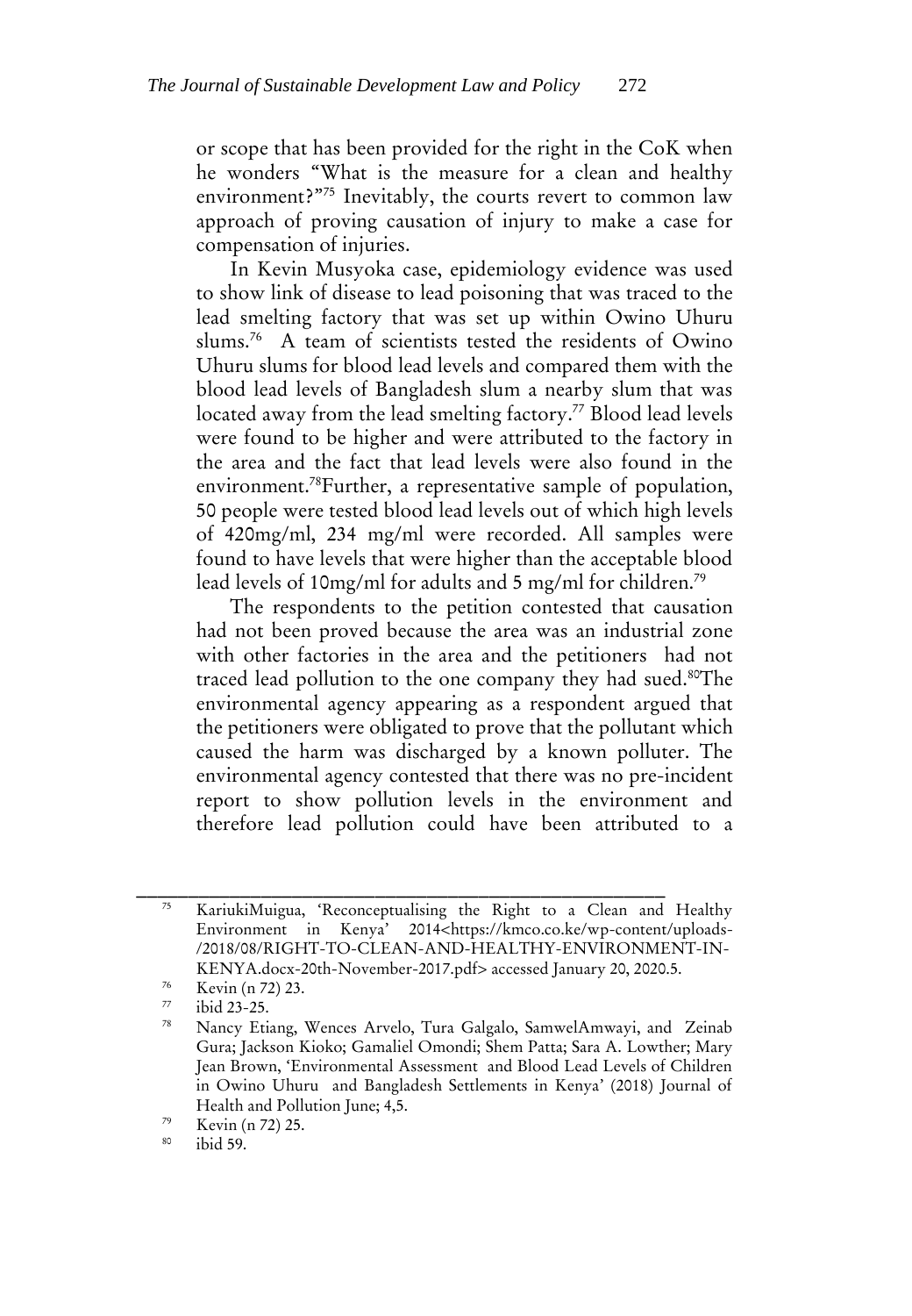number of factories in the area.<sup>81</sup>The court rejected their argument by pointing out the role of state in eliminating processes and activities that are harmful to the environment and therefore, it was the duty of the agency to measure lead levels in the environment.<sup>82</sup>Hence, the victims of pollution could not burdened with the responsibility of providing preincident reports showing lead levels in the environment. The state could not escape its responsibilities to protect the environment by hiding under the veil of causation complexities.

Nonetheless, the environmental agency has contested the judgement in the Court of Appeal with one of the grounds of appeal being that the claimants were not able to prove causation. This demonstrates that victims of pollution who undertake the constitutional approach for toxic tort claims must surmount the causation challenge in order to get an affirmative liability determination.

All the causation challenges associated with toxic torts if not addressed within a given legal framework can lead to systemic under compensation or no compensation for victims of pollution which would not help to deter polluters from engaging in hazardous activities.<sup>83</sup>The following section discusses options which if utilized can be critical in mitigating the impact brought about by causation challenges.

# 4. OPTIONS FOR ADDRESSING THE CAUSATION DILEMMA

There are various options that can be adopted to overcome the causation challenges associated with toxic torts. These entail both administrative and court interventions which have worked well in Kenya and other jurisdictions.

 $rac{81}{82}$  ibid 58.

<sup>&</sup>lt;sup>82</sup> Constitution of Kenya, art 69 (1) (g).<br><sup>83</sup> Albert (p. 22) 1442

Albert (n 22) 1442.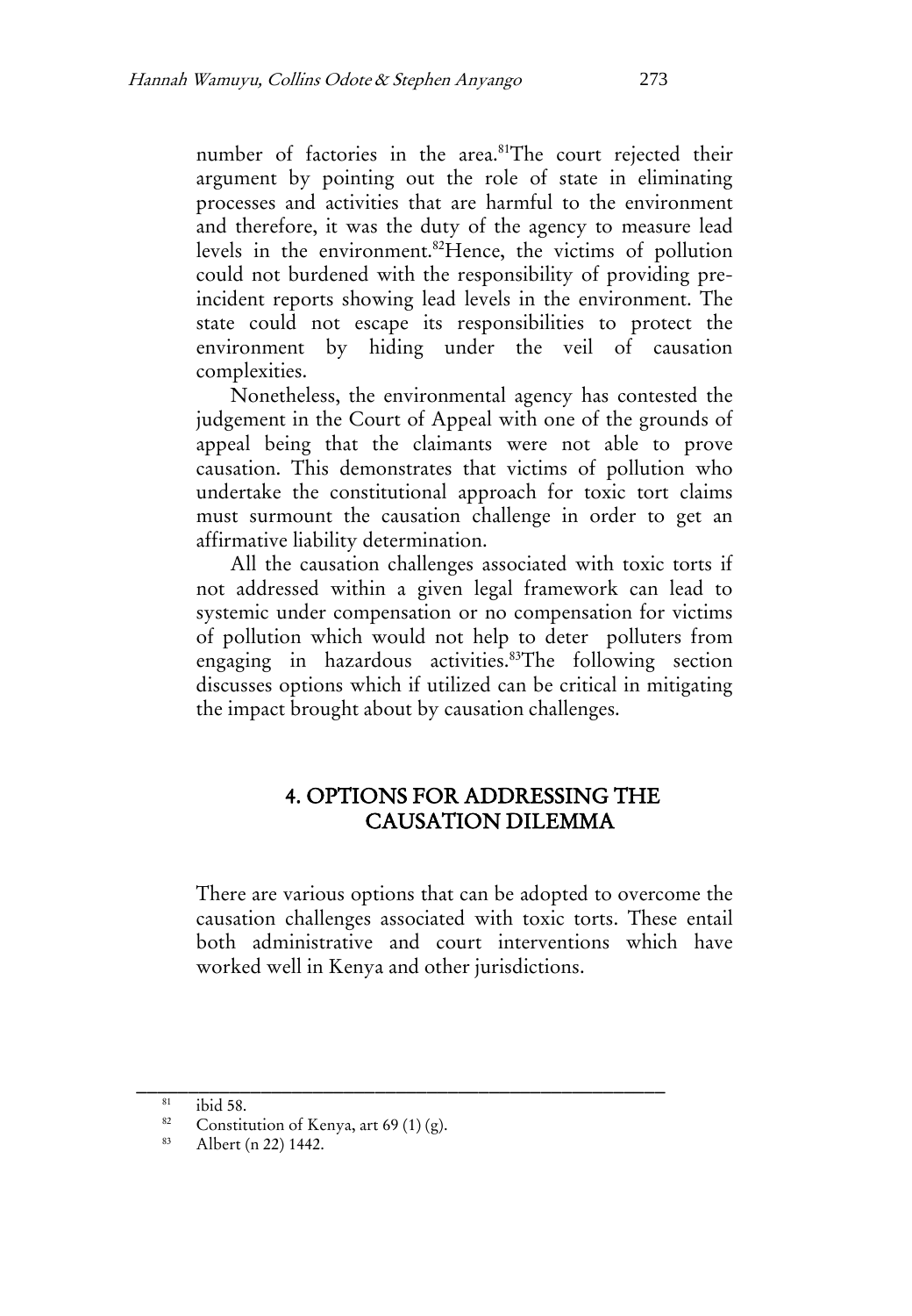#### a. Action by the Court

The courts can lead from the front in overcoming the causation challenges. The courts in other commonwealth jurisdictions when faced with complexities of determining causation have adopted a pragmatic and dynamic approach when evaluating the evidence.<sup>84</sup>Causation is regarded as a logical and common sense inquiry rather than a scientific mechanistic calculation that shows the precise contribution of the defendant's negligence that led to the injury.<sup>85</sup> This opens up to a number of options that have been used by courts to determine causation which allows corrective justice for the claimant.

One of the options used in the case of *Snell v Farrell*,<sup>86</sup>is to infer causation based on the evidence that is available. The question before court was the cause of blindness suffered by the plaintiff which could not be determined with certainty.<sup>87</sup>The negligence by the doctor and the plaintiff's underlying conditions were independent and equally probable causes of the blindness.<sup>88</sup>The court inferred causation based on little affirmative evidence since the plaintiff was able to prove an increase of illness complained of without any evidence to the contrary. The court explained that injustices would occur where a case is dismissed because of using a rigid application of the 'but for' test which is akin to insisting on proof of causation with near 100% scientific precision.<sup>89</sup>Similarly the court in Clements v Clements held that where there was evidence that breach of duty led to injury the court could infer causation that the defendant's negligence probably caused the  $loss.<sup>90</sup>$ 

The courts in the UK have also used similar approaches in addressing causation challenges. In Fairchild v Glenhaven

 $\frac{84}{85}$  Lynda (n 28) 131.

<sup>85</sup> Clements (Litigation guardian of) v Clements 2012 Carswell BC1863 in Lynda (n 28) 125.

<sup>&</sup>lt;sup>86</sup> [1990] 2 S.C.R 311 (S.C.C)at 326 S.C.R in Lynda,  $(n 28)$  131.

Erik S Knutsen, 'Ambiguous Cause-In-Fact and Structured Causation: A Multi-Jurisdictional Approach' (2003) 38 Texas Int'l LJ 255

 $rac{88}{89}$  Ibid.

 $\frac{89}{20}$  Lynda (n 28) 131.

<sup>90</sup> Clements(Litigation guardian of) v Clements 2012 Carswell BC1863 para 10 in Lynda n 28) 131.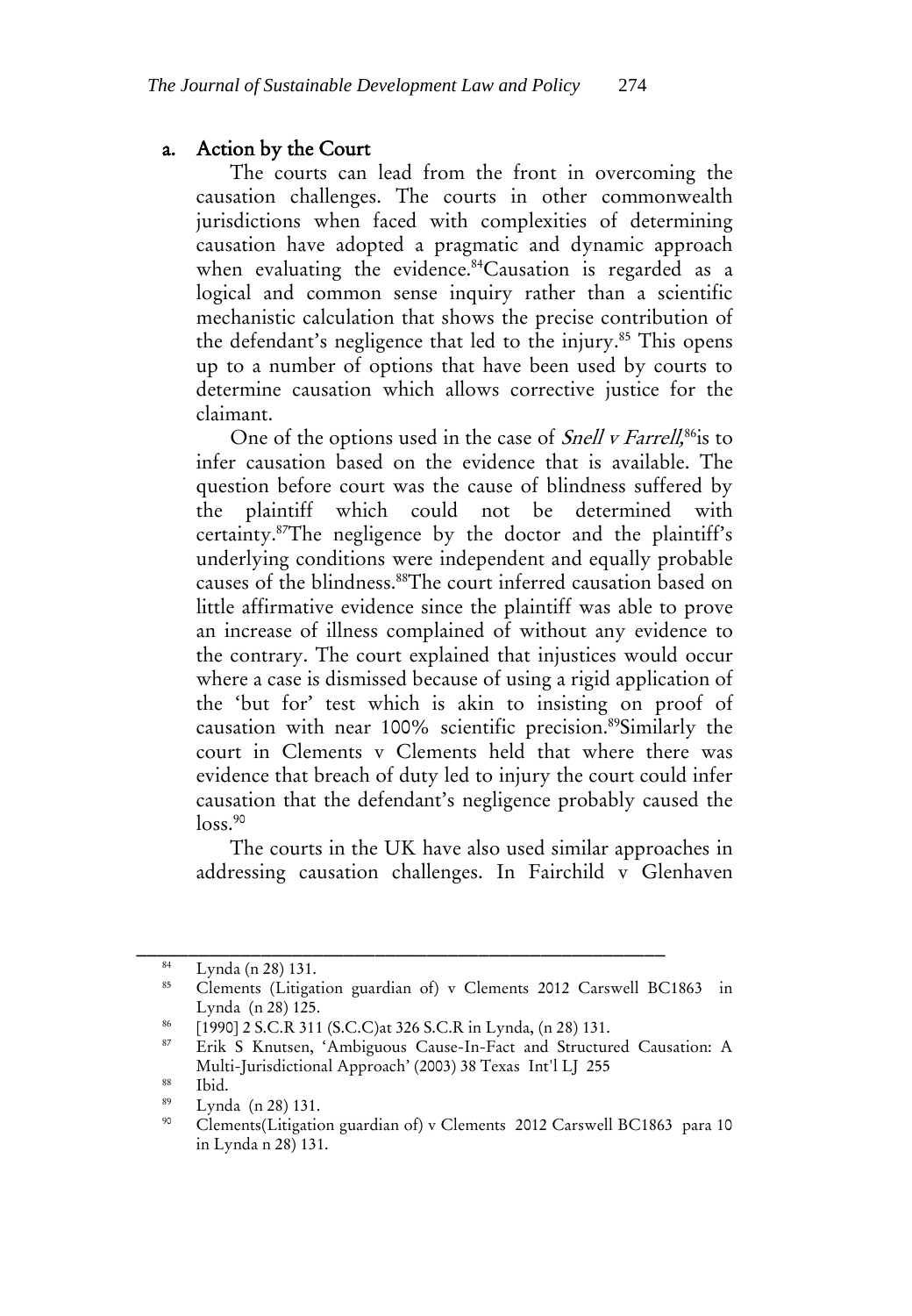Funeral Services Limited<sup>91</sup> it was scientifically impossible to prove the source of asbestos which had caused the illness.<sup>92</sup>The breach of duty by the employers was regarded to have materially increased the risk of contracting the disease and it was sufficient to satisfy the causal requirements for liability.<sup>93</sup>The practice of adopting the pragmatic approach in solving causation challenges would greatly help in solving similar toxic tort cases in Kenya.

The court in Kenya was confronted by causation challenges in the Owino Uhuru case <sup>94</sup>and the court adopted a pragmatic approach by refusing to adopt the environmental agency's argument that to prove causation the claimants had to trace the pollution to the lead smelting factory that had been cited as one of the respondents. The court pointed out the duty of the government provided in the constitution to guarantee the enjoyment of the citizens' right to a clean and healthy environment by eliminating processes and activities that were of danger to the environment,<sup>95</sup>which they had failed to do in the case. The causation burden was placed on the state to show lead contamination levels in the environment.

Nonetheless, even where the court is able to deal with causation challenges the court still has to manage other challenges that hamper compensation efforts. The courts are inundated with a backlog of cases and along time is taken to conclude the cases.<sup>96</sup> The loss of time tends to distort extent of a toxic tort injury which is not static. The case of Owino Uhuru took four years to be completed and to date the victims have not been compensated. The fatalities continue as disease injuries continue to manifest in different ways.<sup>97</sup>Litigation is viewed as expensive and cumbersome for purposes of remediation of such injury to the human life and

<sup>&</sup>lt;sup>91</sup> [2002] UKHL 22; See also Sienkiewicz v Greif (UK) Limited[2011] UKSC 10.<br><sup>92</sup> [*vm* de (a. <sup>98</sup>) 133

<sup>&</sup>lt;sup>92</sup> Lynda (n 28) 133.<br><sup>93</sup> W E Dool 85 L Cov

W.E Peel & J Goudkamp (n 39) 172,173.

<sup>94</sup>  $^{94}$  e[2020]KLR.

CoK, art 69.

<sup>96</sup> Leo Kemboi, 'The Case Backlog Problem in Kenya's Judiciary and Solutions' (Institute of Economic Affairs, April 2021) <https://papers.ssrn.com/ sol3/papers.cfm?abstract\_id=3841487> accessed 29 August 2021.

<sup>&</sup>lt;sup>97</sup> Interview with Phyllis Omido, Executve Director, Center for Justice, Governance Environmental Action, 5 May, 2021.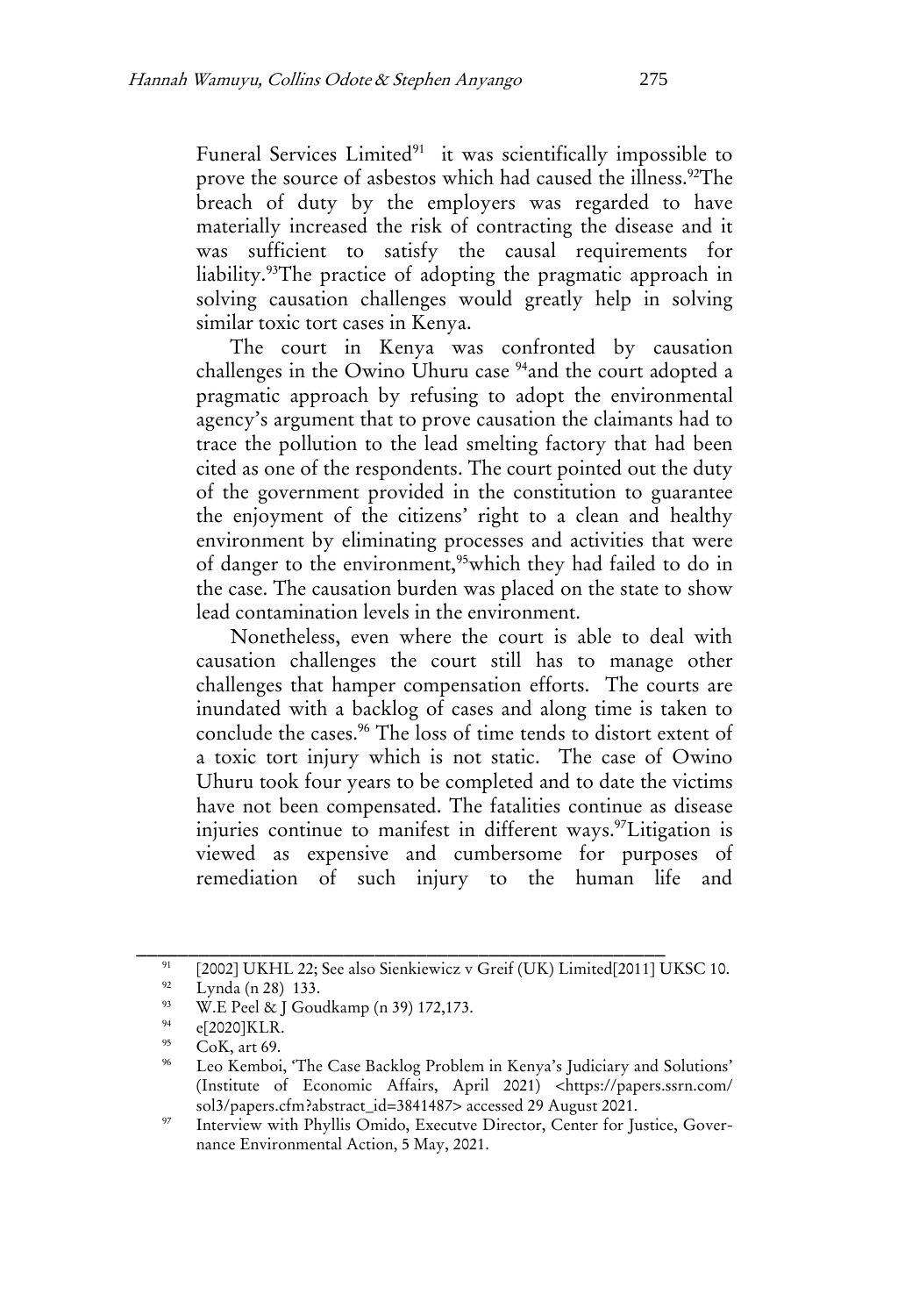environment.<sup>98</sup>Therefore most indigent persons would not be able to sustain a case in court; as a result potential claims would not be compensated.<sup>99</sup>It is highly likely that most cases do not even get to court because of the cost of litigation and therefore an opportunity for compensation is lost. An ideal compensation mechanism is that which provides several alternatives for compensation besides the liability system.<sup>100</sup>Such alternatives like the administrative interventions can always be considered for compensation of toxic torts.

### b. Administrative Interventions

Courts are associated with rigorous adversarial processes which the claimants must deal with when proving their cases. Scholars have proposed an administrative system which can be used to determine liability and compensation without going to the courts.<sup>101</sup>Such administrative mechanisms set up under legislative measures employ expert decision makers who can consider scientific information which can help in solving causation challenges.<sup>102</sup>The judges are without such expertise and therefore would not understand most of the scientific information regarding causation presented in court. The administrative mechanism is able to distribute compensation more fairly among a class of victims as scientific methods are employed to identify victims.<sup>103</sup>With courts, only those who are identified through court processes are considered for compensation. In the Owino Uhuru case, only nine victims were identified having appeared as petitioners yet about 3,000

Joanne Blennerhassett, 'Mass Environmental Harm: Massive Challenges and Novel Potential Solutions' Environmental Liability, Law Practice & Policy (2016) 24 (5) 155; David E Bronston, 'Compensating Victims of Hazardous Substances Pollution in the United States and Japan: A Comparative Analysis' (1983) 7 Fordham Int'l LJ 505.

<sup>99</sup> Justice Angote, 'Environment and Land Court, Kenya' ( Interview May 4, 2021)

<sup>100</sup> Andri Wibisana, 'A Paralysed Environmental law: Critical Comments on Compensation for Environmental Damage in Indonesia' (Bepress),>http:// works .bepress.com./andri\_wibisana///> accessed 20 March 2016, 62.

<sup>101</sup> Albert Lin (n 22); Palmer J (n 46); Robert L. Rabin,'Some Thoughts on the Efficacy of a Mass Toxics Administrative Compensation Scheme' [1993] 52 Maryland Law Review 951

 $102$  Albert Lin (n 22) 1465.

Albert (n 22) 1465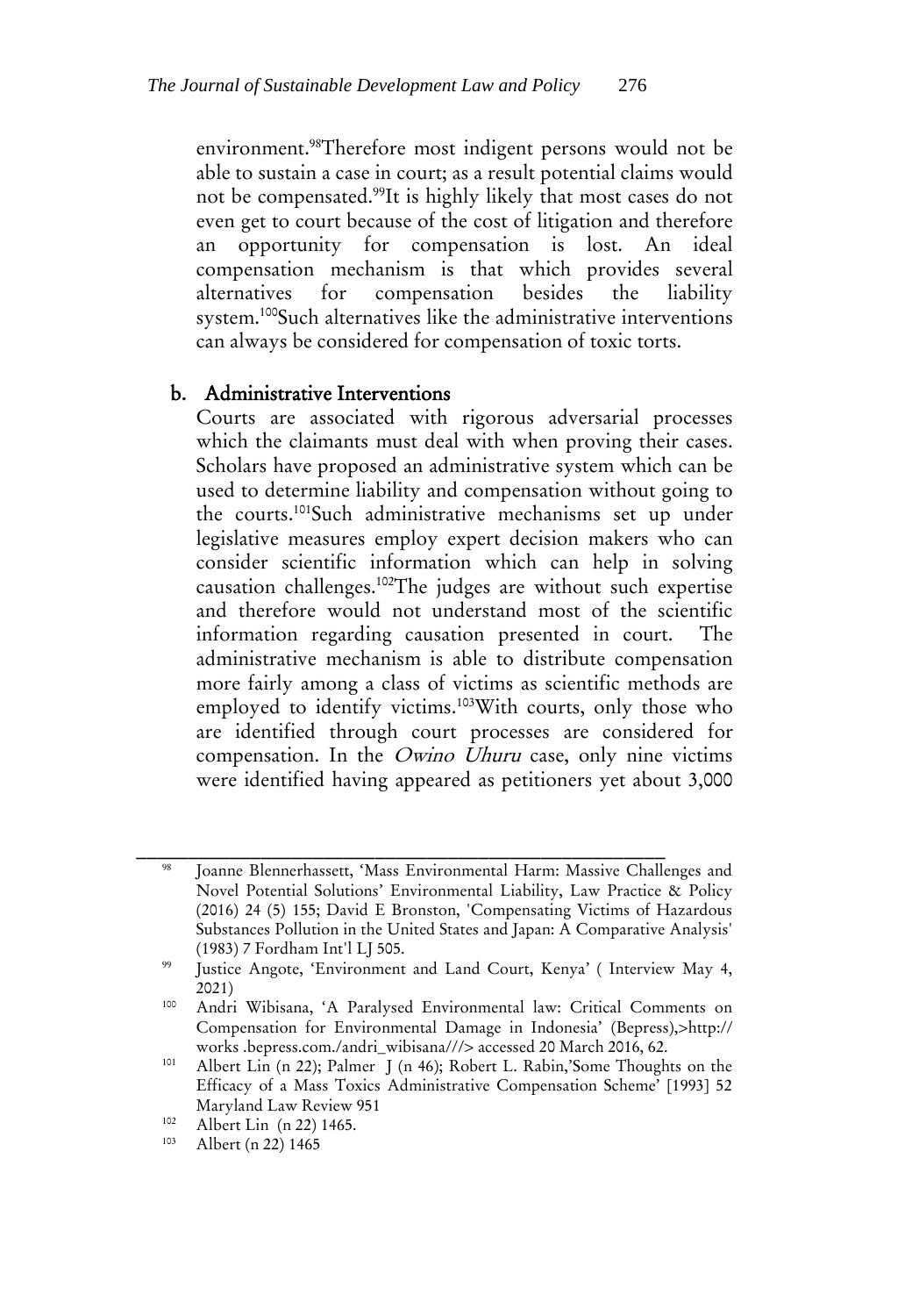residents were stated to have been exposed to lead pollution.<sup>104</sup>An application was made in court that a call would be made out through the media calling for victims to identify themselves which is highly doubtful that the proposal made could work. The administrative system is viewed as efficient where a standardized schedule of damages is used as a guide for compensation without going through adversarial proceedings which characterize the court system.<sup>105</sup>Such a compensation system is applied for occupational cases under WIBA in Kenya.

Further administrative intervention can be made to deal with the challenge associated with the latent nature of toxic tort injury which makes it difficult to define scope of injury. A risk based compensation system pegged on individual estimated exposure would bring in victims of pollution who are normally left because of lacking recognizable injuries..<sup>106</sup>Air modeling and other scientific methods would be applied to estimate exposure in different environments.<sup>107</sup> Such a system of compensation can be supported by an information database that informs on toxicology profiles for toxic substances.<sup>108</sup> The database can give information on toxicity and adverse health effects for toxic substances. The Environmental Protection Agency (EPA) in the United States of America maintains such an information database which is run by the Agency for Toxic Substances and Disease Registry established by the Comprehensive Environmental Response Compensation Liability Act.<sup>109</sup> This would help demonstrate injuries that victims of exposure are likely to suffer which helps advance case for claimants.

Palmer explains that an administrative compensation system tends to modify common law tort rules to allow for recover where victims would receive compensation a fund set under the system upon a prima facie showing of the cause of action by showing exposure and possibility of specific

 $\frac{104}{105}$  See (n 98).

Albert (n 22) 1465.

<sup>&</sup>lt;sup>106</sup> ibid 1487; Palmer J (46) 612.

 $\frac{107}{108}$  Albert (n22) 1489.

 $\frac{108}{109}$  ibid 1491.

ibid.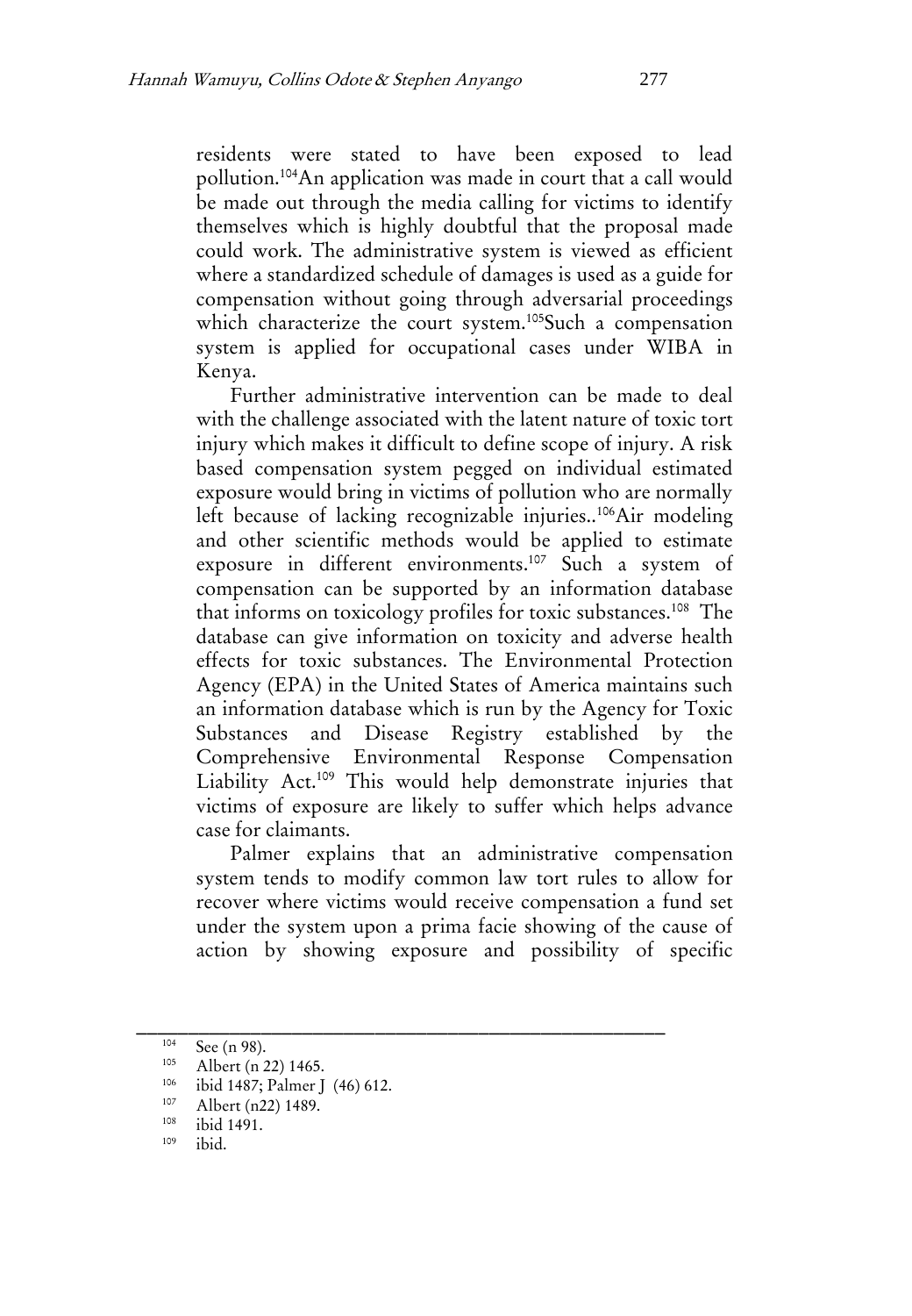injury.<sup>110</sup>This would ease the burden of proving causation that has to be borne by the claimant in the court process. Such administrative compensation systems were applied in Japan through statute law in Compensation Act for Environmental Pollution Related Health Injury.<sup>111</sup> Victims were identified and classified by a team made up of medical officers, environmental health and legal experts according to designated areas determined according to the levels of contamination.<sup>112</sup>A similar scheme is in place for occupational cases in Kenya. An employee is entitled to compensation where an employee contracts a disease in the course of employment.<sup>113</sup>There is a presumption for cause of injury that is inferred for the benefit of employee if he contracts a designated disease that appears in the second schedule of WIBA for work in which he was employed that is also described in the schedule. The employee only needs to adhere to the provisions of the statute to qualify for the compensation.<sup>114</sup>

The employee is required to subject himself to a medical practitioner designated by the director of Occupational Safety and Health Services. The process of proving causation is regulated by statute which in effect lessens the burden on the claimant. Such a framework should be put in place for other environmental toxic injuries that are not occupational in nature. Such a compensation system can be set up under EMCA; which has a tribunal in place whose capacity can be enhanced by employing a team of experts who can help determine claims for toxic torts. This would provide more options for compensation for toxic tort victims besides the court system.

Nonetheless, the proffered administrative compensation is not without challenges. From Japan administrative compensation system, a claimant had an onerous burden to prove a certain degree of causation which required degree of

 $\frac{110}{111}$  Palmer J (n 46) 618.

Law No. 111 of 1973 in Shiro Kawashima, 'A Survey of Environmental Law and Policy in Japan' (1994) 20 (2) North Carolina Journal of International Law & Commercial Regulation 258.

<sup>112</sup> Ibid 258.

<sup>113</sup> <sup>113</sup> Section 38(1) WIBA.<br><sup>114</sup> Section 38 (3) WIBA

Section 38 (3) WIBA.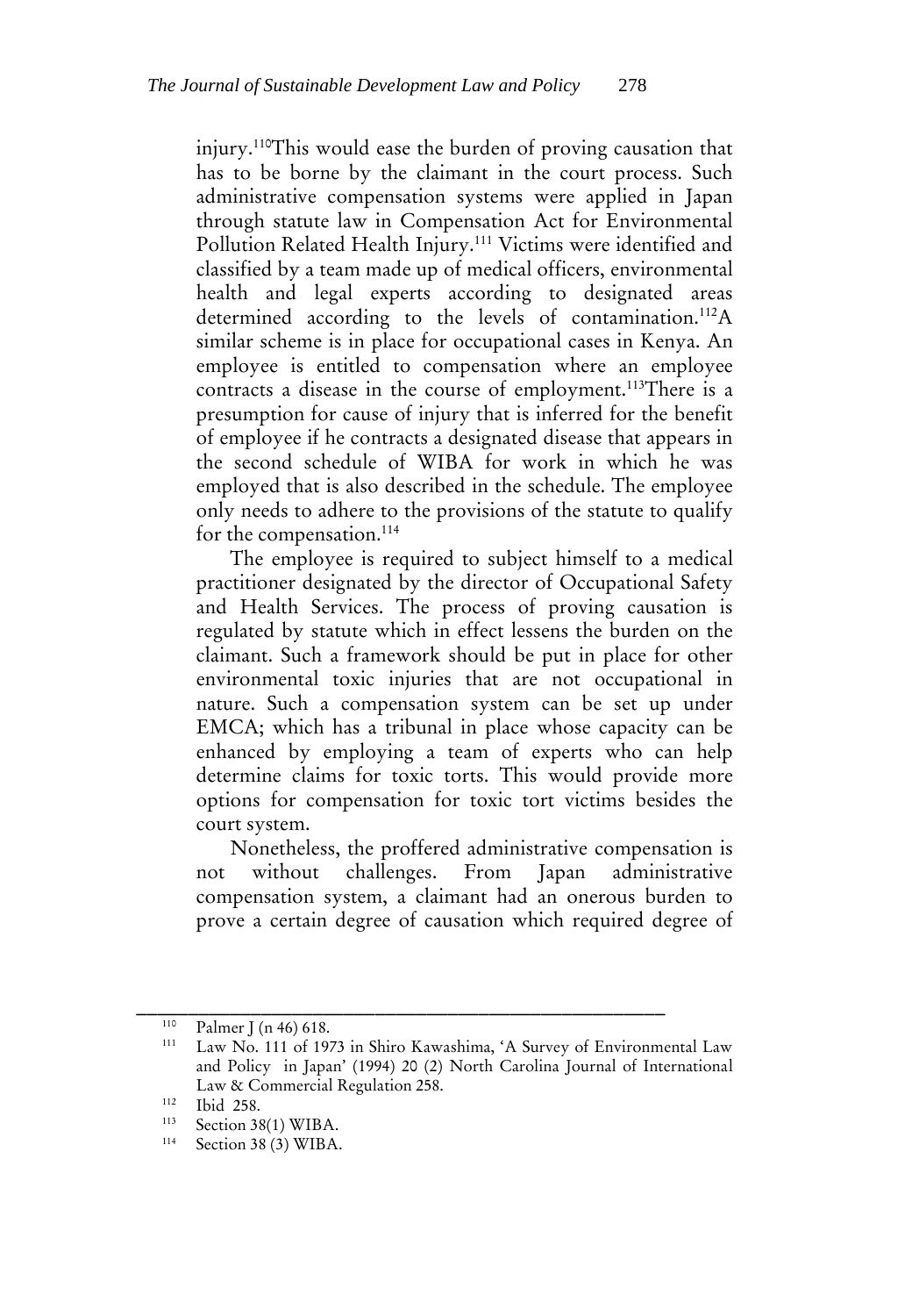expertise and resources for collection of evidence.<sup>115</sup>There were delays in administering the claims and the compensation proved inadequate because it only covered medical costs. The fund was also underfinanced as it relied on payments from various industries.<sup>116</sup>The higher standards of liability imposed on the industries raised concerns and such stringent rules for industries may stifle investment.<sup>117</sup>The environmental agencies would most likely be given the mandate of running such a system and yet they perennially suffer from inadequacy of financial resources to run their programs.

However, there is need to mitigate the challenges associated with common law tort system by adopting administrative system can help bolster compensation for victims of pollution and keep in check polluters.

#### c. The Imposition of Strict Liability

The doctrine of strict liability has been invoked to mitigate toxic tort challenges by fixing liability on the polluter in a number of jurisdictions. The Laws of Peoples Republic of China (PRC) have regulated tort liability arising from environmental pollution by imposing strict liability and having a rebuttable presumption of causation.<sup>118</sup>Environmental pollution liability through the Environmental Protection Law is regarded as a special tort liability where "the polluter is required to bear tort liability for damage arising from environmental pollution being the damage to the person, property and the ecology.<sup>119</sup>An environmental pollution tort is recognised as a special tort due to the special nature of damage which is indirect, latent, progressive and severe in nature); besides the inequality in status between the polluter and victim;

David E Bronston, 'Compensating Victims of Hazardous Substances Pollution in the United States and Japan: A Comparative Analysis' (1983) 7 Fordham Int'l LJ 501,511

 $116$  ibid 510.<br> $117$   $11:151$ 

 $117$  ibid 511.

Heng Li, 'Legislation and Adjudication of Tort Liability in Environmental Pollution: An Empirical Study Based on Health-Related Cases in China' (2016) 46 Hong Kong L.J. 961, 968,965.

<sup>119</sup> Environmental Protection Law of the Peoples Republic of China (PRC), Order No.22 of 1989, article 64.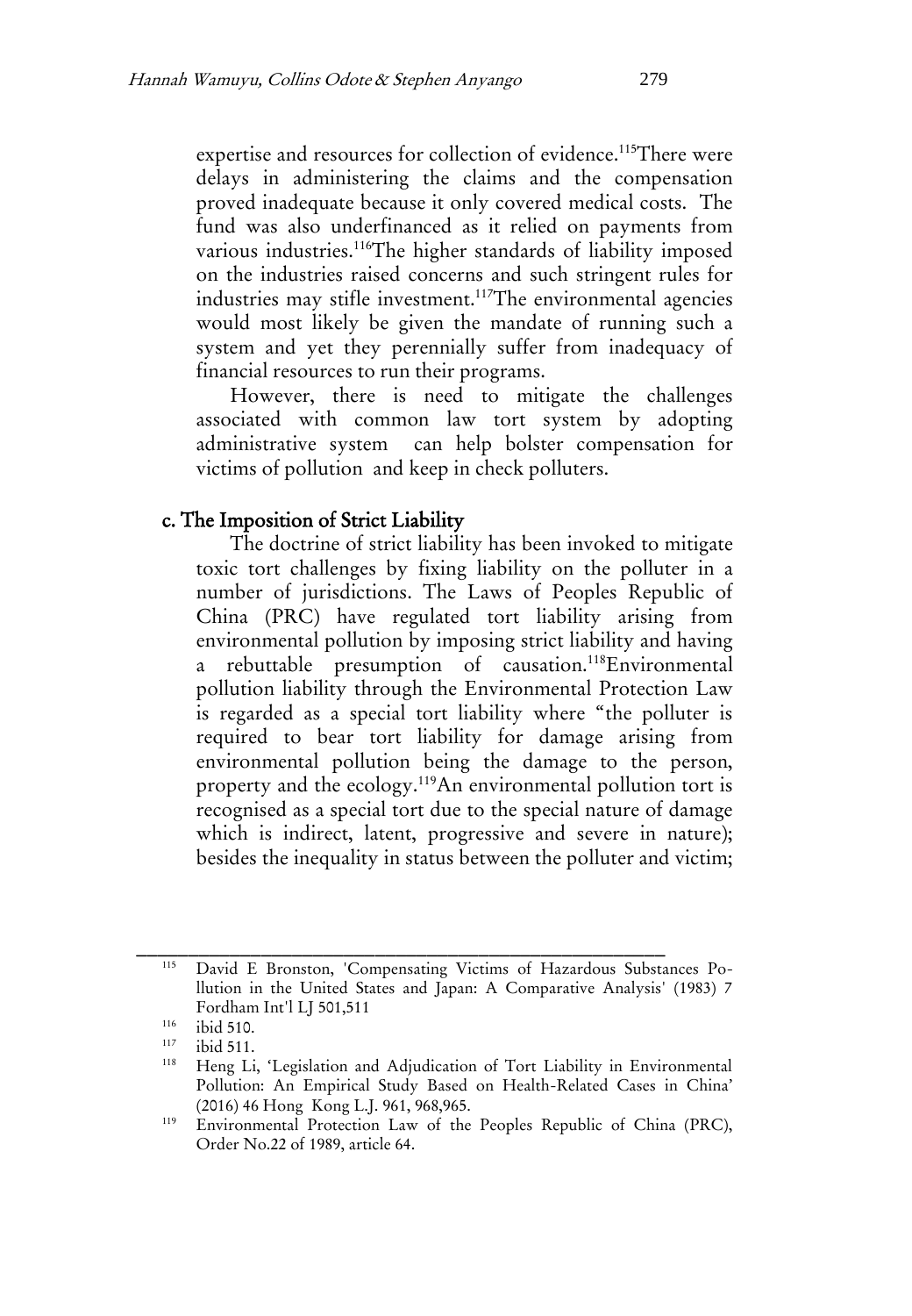and the aspect of causation being complex and ambiguous.<sup>120</sup> Therefore the aspects of fault or illegality are excluded under the laws regulating environmental pollution in PRC<sup>121</sup> to enable compensation where there is harm.

Further, the Tort Liability Law of China eases the legal burden of proving causation by placing the burden of on the defendant to prove that there is no causation between the pollutant and the damage.<sup>122</sup> A plaintiff must at least adduce evidence of correlation between the pollutants and the damage. The polluter can be relieved of the burden of proving causation if the defendant adduces evidence that the discharge could not cause the damage; or the discharged pollutant did not reach the place of damage; the damage occurred before the discharge or any other factor that would negate causation.<sup>123</sup> The burden of proof shifts to the plaintiff otherwise the court is likely to rule that there was no causation.<sup>124</sup>This demonstrates the use of legislation in providing guidance in liability where environmental pollution cases are involved.

Similar provisions for the doctrine of strict liability and a rebuttable presumption of causation can be adopted in our legal framework for toxic torts. This would increase chances of compensation for those who suffer from toxic torts. Potential operators would be more inclined to control pollution to avoid compensation responsibilities which would arise in cases of environmental harm.

However, the application of strict liability is not without limitations. Strict liability is normally invoked for 'abnormally dangerous activities and therefore to determine which substances would qualify to be categorised as such is a difficult task.<sup>125</sup> The many dangers associated with chemicals are largely unknown and some become dangerous when combined with

<sup>120</sup> Heng Li (n 118) 968. quoting PJ Strand, "The Inapplicability of Traditional Tort Analysis to Environmental Risks: TheExample of Toxic Waste Pollution Victim Compensation" (1983) 35(3) Stanford Law Review 575-619.

<sup>121</sup> Tort Law PRC, Decree No.21 of 2009, article 65.

<sup>122</sup> Tort Law PRC, Art 66.

<sup>123</sup> Interpretation of the Supreme People's Court of Several Issues on the Application of Law in the Trial of Disputes over Liability for Environmental Torts, Art 6,7.

<sup>&</sup>lt;sup>124</sup> Heng Li, (n 118) 970

Albert Lin (n 22)1445.